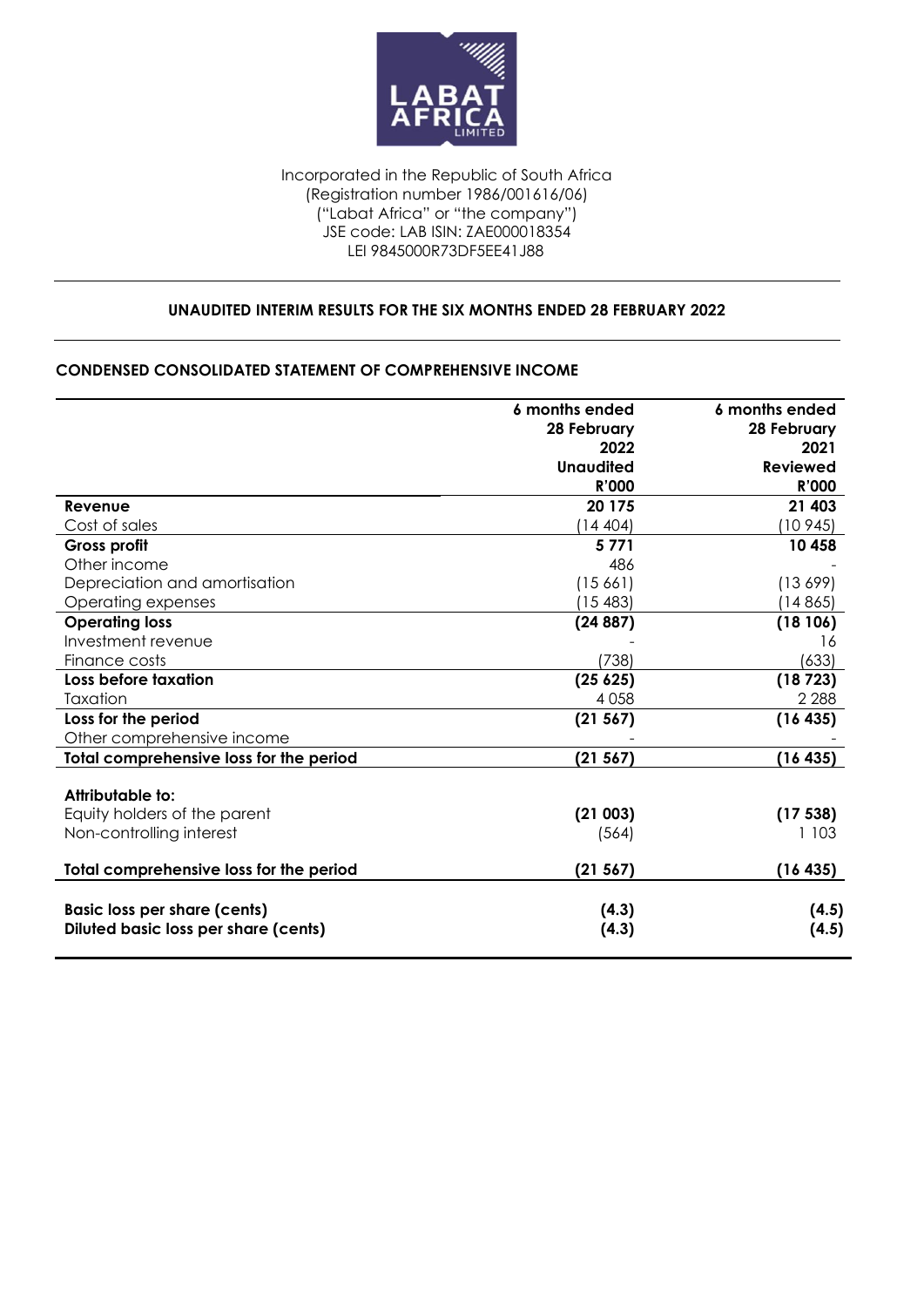### **CONDENSED CONSOLIDATED STATEMENT OF FINANCIAL POSITION**

| <b>Unaudited</b><br><b>Audited</b><br><b>Reviewed</b><br><b>R'000</b><br><b>R'000</b><br><b>R'000</b><br><b>ASSETS</b><br><b>Non-current assets</b><br>582<br>700<br>Property, plant and equipment<br>660<br>6939<br>7934<br>5 9 9 0<br>Right-of-use assets<br>Intangible assets<br>102 631<br>116348<br>111 420<br>7 5 9 2<br>Goodwill<br>1968<br>Other investments<br>1 184<br>200<br>Deferred tax<br>16 5 20<br>17 560<br>16 434<br>129 824<br>141 416<br>143 422<br><b>Current assets</b><br>Inventories<br>4 3 8 3<br>4 3 3 4<br>3 4 6 4<br>Loans to directors and shareholders<br>2741<br>2698<br>Trade and other receivables<br>17 351<br>7048<br>13 698<br>South African Revenue Services<br>52897<br>52 624<br>19 673<br>11940<br>6 207<br>Cash and cash equivalents<br>14 4 4 4<br><b>Total Current assets</b><br>89 312<br>81 148<br>43 042<br>219 136<br><b>TOTAL ASSETS</b><br>222 564<br>186 464<br><b>EQUITY AND LIABILITIES</b><br>Equity<br>219724<br>212 514<br>Share capital and share premium<br>178746<br>Non-controlling interest<br>9 1 4 9<br>9713<br>7 2 9 2<br>Non-Distributable Reserves<br>106<br>128<br>149<br>(142031)<br>(121050)<br><b>Accumulated loss</b><br>(115839)<br><b>Total equity and reserves</b><br>101 305<br>70 348<br>86 948<br><b>Non-current liabilities</b><br>Lease liabilities<br>5 607<br>6 3 2 0<br>8 1 4 5<br>Other financial liabilities<br>21 556<br>16 461<br>15 656<br>Provision<br>9800<br>9800<br>24 800<br><b>Deferred Taxation</b><br>25316<br>29 3 34<br>27 939<br>2 2 6 4<br>Deferred Revenue<br>2 2 6 4<br><b>Total Non-Current Liabilities</b><br>64 543<br>74 715<br>66 004<br><b>Current liabilities</b><br>Loans from directors and shareholders<br>4 3 9 5<br>4 4 9 0<br>4596<br>900<br>900<br>900<br>Share put options liability<br>3 4 5 0<br>1 2 6 8<br>1092<br>Lease liabilities<br>35 121<br>South African Revenue Services<br>32 837<br>18023<br>22 513<br>Trade and other payables<br>13073<br>16591<br>Deferred revenue<br>283<br>833<br>Other financial liabilities<br>1801<br><b>Bank overdraft</b><br>10<br>3<br>14<br>973<br>185<br>Provisions<br><b>Total current liabilities</b><br>67 645<br>55 255<br>41 401<br><b>Total liabilities</b><br>132 188<br>121 259<br>116 116<br><b>Total Equity and Liabilities</b><br>219 136<br>222 564<br>186 464<br>Number of ordinary shares in issue (net<br>507 730<br>479 538<br>414 174<br>of treasury shares) ('000)<br>Net asset value per share (cents)<br>18.1<br>21.1<br>17.0<br>Net tangible asset value per share<br>(3.3)<br>(3.1)<br>(11.7)<br>(cents) | 28 February 2022 | 31 August 2021 | 28 February 2021 |
|---------------------------------------------------------------------------------------------------------------------------------------------------------------------------------------------------------------------------------------------------------------------------------------------------------------------------------------------------------------------------------------------------------------------------------------------------------------------------------------------------------------------------------------------------------------------------------------------------------------------------------------------------------------------------------------------------------------------------------------------------------------------------------------------------------------------------------------------------------------------------------------------------------------------------------------------------------------------------------------------------------------------------------------------------------------------------------------------------------------------------------------------------------------------------------------------------------------------------------------------------------------------------------------------------------------------------------------------------------------------------------------------------------------------------------------------------------------------------------------------------------------------------------------------------------------------------------------------------------------------------------------------------------------------------------------------------------------------------------------------------------------------------------------------------------------------------------------------------------------------------------------------------------------------------------------------------------------------------------------------------------------------------------------------------------------------------------------------------------------------------------------------------------------------------------------------------------------------------------------------------------------------------------------------------------------------------------------------------------------------------------------------------------------------------------------------------------------------------------------------------------------------------------------------------------------------------------------------|------------------|----------------|------------------|
|                                                                                                                                                                                                                                                                                                                                                                                                                                                                                                                                                                                                                                                                                                                                                                                                                                                                                                                                                                                                                                                                                                                                                                                                                                                                                                                                                                                                                                                                                                                                                                                                                                                                                                                                                                                                                                                                                                                                                                                                                                                                                                                                                                                                                                                                                                                                                                                                                                                                                                                                                                                             |                  |                |                  |
|                                                                                                                                                                                                                                                                                                                                                                                                                                                                                                                                                                                                                                                                                                                                                                                                                                                                                                                                                                                                                                                                                                                                                                                                                                                                                                                                                                                                                                                                                                                                                                                                                                                                                                                                                                                                                                                                                                                                                                                                                                                                                                                                                                                                                                                                                                                                                                                                                                                                                                                                                                                             |                  |                |                  |
|                                                                                                                                                                                                                                                                                                                                                                                                                                                                                                                                                                                                                                                                                                                                                                                                                                                                                                                                                                                                                                                                                                                                                                                                                                                                                                                                                                                                                                                                                                                                                                                                                                                                                                                                                                                                                                                                                                                                                                                                                                                                                                                                                                                                                                                                                                                                                                                                                                                                                                                                                                                             |                  |                |                  |
|                                                                                                                                                                                                                                                                                                                                                                                                                                                                                                                                                                                                                                                                                                                                                                                                                                                                                                                                                                                                                                                                                                                                                                                                                                                                                                                                                                                                                                                                                                                                                                                                                                                                                                                                                                                                                                                                                                                                                                                                                                                                                                                                                                                                                                                                                                                                                                                                                                                                                                                                                                                             |                  |                |                  |
|                                                                                                                                                                                                                                                                                                                                                                                                                                                                                                                                                                                                                                                                                                                                                                                                                                                                                                                                                                                                                                                                                                                                                                                                                                                                                                                                                                                                                                                                                                                                                                                                                                                                                                                                                                                                                                                                                                                                                                                                                                                                                                                                                                                                                                                                                                                                                                                                                                                                                                                                                                                             |                  |                |                  |
|                                                                                                                                                                                                                                                                                                                                                                                                                                                                                                                                                                                                                                                                                                                                                                                                                                                                                                                                                                                                                                                                                                                                                                                                                                                                                                                                                                                                                                                                                                                                                                                                                                                                                                                                                                                                                                                                                                                                                                                                                                                                                                                                                                                                                                                                                                                                                                                                                                                                                                                                                                                             |                  |                |                  |
|                                                                                                                                                                                                                                                                                                                                                                                                                                                                                                                                                                                                                                                                                                                                                                                                                                                                                                                                                                                                                                                                                                                                                                                                                                                                                                                                                                                                                                                                                                                                                                                                                                                                                                                                                                                                                                                                                                                                                                                                                                                                                                                                                                                                                                                                                                                                                                                                                                                                                                                                                                                             |                  |                |                  |
|                                                                                                                                                                                                                                                                                                                                                                                                                                                                                                                                                                                                                                                                                                                                                                                                                                                                                                                                                                                                                                                                                                                                                                                                                                                                                                                                                                                                                                                                                                                                                                                                                                                                                                                                                                                                                                                                                                                                                                                                                                                                                                                                                                                                                                                                                                                                                                                                                                                                                                                                                                                             |                  |                |                  |
|                                                                                                                                                                                                                                                                                                                                                                                                                                                                                                                                                                                                                                                                                                                                                                                                                                                                                                                                                                                                                                                                                                                                                                                                                                                                                                                                                                                                                                                                                                                                                                                                                                                                                                                                                                                                                                                                                                                                                                                                                                                                                                                                                                                                                                                                                                                                                                                                                                                                                                                                                                                             |                  |                |                  |
|                                                                                                                                                                                                                                                                                                                                                                                                                                                                                                                                                                                                                                                                                                                                                                                                                                                                                                                                                                                                                                                                                                                                                                                                                                                                                                                                                                                                                                                                                                                                                                                                                                                                                                                                                                                                                                                                                                                                                                                                                                                                                                                                                                                                                                                                                                                                                                                                                                                                                                                                                                                             |                  |                |                  |
|                                                                                                                                                                                                                                                                                                                                                                                                                                                                                                                                                                                                                                                                                                                                                                                                                                                                                                                                                                                                                                                                                                                                                                                                                                                                                                                                                                                                                                                                                                                                                                                                                                                                                                                                                                                                                                                                                                                                                                                                                                                                                                                                                                                                                                                                                                                                                                                                                                                                                                                                                                                             |                  |                |                  |
|                                                                                                                                                                                                                                                                                                                                                                                                                                                                                                                                                                                                                                                                                                                                                                                                                                                                                                                                                                                                                                                                                                                                                                                                                                                                                                                                                                                                                                                                                                                                                                                                                                                                                                                                                                                                                                                                                                                                                                                                                                                                                                                                                                                                                                                                                                                                                                                                                                                                                                                                                                                             |                  |                |                  |
|                                                                                                                                                                                                                                                                                                                                                                                                                                                                                                                                                                                                                                                                                                                                                                                                                                                                                                                                                                                                                                                                                                                                                                                                                                                                                                                                                                                                                                                                                                                                                                                                                                                                                                                                                                                                                                                                                                                                                                                                                                                                                                                                                                                                                                                                                                                                                                                                                                                                                                                                                                                             |                  |                |                  |
|                                                                                                                                                                                                                                                                                                                                                                                                                                                                                                                                                                                                                                                                                                                                                                                                                                                                                                                                                                                                                                                                                                                                                                                                                                                                                                                                                                                                                                                                                                                                                                                                                                                                                                                                                                                                                                                                                                                                                                                                                                                                                                                                                                                                                                                                                                                                                                                                                                                                                                                                                                                             |                  |                |                  |
|                                                                                                                                                                                                                                                                                                                                                                                                                                                                                                                                                                                                                                                                                                                                                                                                                                                                                                                                                                                                                                                                                                                                                                                                                                                                                                                                                                                                                                                                                                                                                                                                                                                                                                                                                                                                                                                                                                                                                                                                                                                                                                                                                                                                                                                                                                                                                                                                                                                                                                                                                                                             |                  |                |                  |
|                                                                                                                                                                                                                                                                                                                                                                                                                                                                                                                                                                                                                                                                                                                                                                                                                                                                                                                                                                                                                                                                                                                                                                                                                                                                                                                                                                                                                                                                                                                                                                                                                                                                                                                                                                                                                                                                                                                                                                                                                                                                                                                                                                                                                                                                                                                                                                                                                                                                                                                                                                                             |                  |                |                  |
|                                                                                                                                                                                                                                                                                                                                                                                                                                                                                                                                                                                                                                                                                                                                                                                                                                                                                                                                                                                                                                                                                                                                                                                                                                                                                                                                                                                                                                                                                                                                                                                                                                                                                                                                                                                                                                                                                                                                                                                                                                                                                                                                                                                                                                                                                                                                                                                                                                                                                                                                                                                             |                  |                |                  |
|                                                                                                                                                                                                                                                                                                                                                                                                                                                                                                                                                                                                                                                                                                                                                                                                                                                                                                                                                                                                                                                                                                                                                                                                                                                                                                                                                                                                                                                                                                                                                                                                                                                                                                                                                                                                                                                                                                                                                                                                                                                                                                                                                                                                                                                                                                                                                                                                                                                                                                                                                                                             |                  |                |                  |
|                                                                                                                                                                                                                                                                                                                                                                                                                                                                                                                                                                                                                                                                                                                                                                                                                                                                                                                                                                                                                                                                                                                                                                                                                                                                                                                                                                                                                                                                                                                                                                                                                                                                                                                                                                                                                                                                                                                                                                                                                                                                                                                                                                                                                                                                                                                                                                                                                                                                                                                                                                                             |                  |                |                  |
|                                                                                                                                                                                                                                                                                                                                                                                                                                                                                                                                                                                                                                                                                                                                                                                                                                                                                                                                                                                                                                                                                                                                                                                                                                                                                                                                                                                                                                                                                                                                                                                                                                                                                                                                                                                                                                                                                                                                                                                                                                                                                                                                                                                                                                                                                                                                                                                                                                                                                                                                                                                             |                  |                |                  |
|                                                                                                                                                                                                                                                                                                                                                                                                                                                                                                                                                                                                                                                                                                                                                                                                                                                                                                                                                                                                                                                                                                                                                                                                                                                                                                                                                                                                                                                                                                                                                                                                                                                                                                                                                                                                                                                                                                                                                                                                                                                                                                                                                                                                                                                                                                                                                                                                                                                                                                                                                                                             |                  |                |                  |
|                                                                                                                                                                                                                                                                                                                                                                                                                                                                                                                                                                                                                                                                                                                                                                                                                                                                                                                                                                                                                                                                                                                                                                                                                                                                                                                                                                                                                                                                                                                                                                                                                                                                                                                                                                                                                                                                                                                                                                                                                                                                                                                                                                                                                                                                                                                                                                                                                                                                                                                                                                                             |                  |                |                  |
|                                                                                                                                                                                                                                                                                                                                                                                                                                                                                                                                                                                                                                                                                                                                                                                                                                                                                                                                                                                                                                                                                                                                                                                                                                                                                                                                                                                                                                                                                                                                                                                                                                                                                                                                                                                                                                                                                                                                                                                                                                                                                                                                                                                                                                                                                                                                                                                                                                                                                                                                                                                             |                  |                |                  |
|                                                                                                                                                                                                                                                                                                                                                                                                                                                                                                                                                                                                                                                                                                                                                                                                                                                                                                                                                                                                                                                                                                                                                                                                                                                                                                                                                                                                                                                                                                                                                                                                                                                                                                                                                                                                                                                                                                                                                                                                                                                                                                                                                                                                                                                                                                                                                                                                                                                                                                                                                                                             |                  |                |                  |
|                                                                                                                                                                                                                                                                                                                                                                                                                                                                                                                                                                                                                                                                                                                                                                                                                                                                                                                                                                                                                                                                                                                                                                                                                                                                                                                                                                                                                                                                                                                                                                                                                                                                                                                                                                                                                                                                                                                                                                                                                                                                                                                                                                                                                                                                                                                                                                                                                                                                                                                                                                                             |                  |                |                  |
|                                                                                                                                                                                                                                                                                                                                                                                                                                                                                                                                                                                                                                                                                                                                                                                                                                                                                                                                                                                                                                                                                                                                                                                                                                                                                                                                                                                                                                                                                                                                                                                                                                                                                                                                                                                                                                                                                                                                                                                                                                                                                                                                                                                                                                                                                                                                                                                                                                                                                                                                                                                             |                  |                |                  |
|                                                                                                                                                                                                                                                                                                                                                                                                                                                                                                                                                                                                                                                                                                                                                                                                                                                                                                                                                                                                                                                                                                                                                                                                                                                                                                                                                                                                                                                                                                                                                                                                                                                                                                                                                                                                                                                                                                                                                                                                                                                                                                                                                                                                                                                                                                                                                                                                                                                                                                                                                                                             |                  |                |                  |
|                                                                                                                                                                                                                                                                                                                                                                                                                                                                                                                                                                                                                                                                                                                                                                                                                                                                                                                                                                                                                                                                                                                                                                                                                                                                                                                                                                                                                                                                                                                                                                                                                                                                                                                                                                                                                                                                                                                                                                                                                                                                                                                                                                                                                                                                                                                                                                                                                                                                                                                                                                                             |                  |                |                  |
|                                                                                                                                                                                                                                                                                                                                                                                                                                                                                                                                                                                                                                                                                                                                                                                                                                                                                                                                                                                                                                                                                                                                                                                                                                                                                                                                                                                                                                                                                                                                                                                                                                                                                                                                                                                                                                                                                                                                                                                                                                                                                                                                                                                                                                                                                                                                                                                                                                                                                                                                                                                             |                  |                |                  |
|                                                                                                                                                                                                                                                                                                                                                                                                                                                                                                                                                                                                                                                                                                                                                                                                                                                                                                                                                                                                                                                                                                                                                                                                                                                                                                                                                                                                                                                                                                                                                                                                                                                                                                                                                                                                                                                                                                                                                                                                                                                                                                                                                                                                                                                                                                                                                                                                                                                                                                                                                                                             |                  |                |                  |
|                                                                                                                                                                                                                                                                                                                                                                                                                                                                                                                                                                                                                                                                                                                                                                                                                                                                                                                                                                                                                                                                                                                                                                                                                                                                                                                                                                                                                                                                                                                                                                                                                                                                                                                                                                                                                                                                                                                                                                                                                                                                                                                                                                                                                                                                                                                                                                                                                                                                                                                                                                                             |                  |                |                  |
|                                                                                                                                                                                                                                                                                                                                                                                                                                                                                                                                                                                                                                                                                                                                                                                                                                                                                                                                                                                                                                                                                                                                                                                                                                                                                                                                                                                                                                                                                                                                                                                                                                                                                                                                                                                                                                                                                                                                                                                                                                                                                                                                                                                                                                                                                                                                                                                                                                                                                                                                                                                             |                  |                |                  |
|                                                                                                                                                                                                                                                                                                                                                                                                                                                                                                                                                                                                                                                                                                                                                                                                                                                                                                                                                                                                                                                                                                                                                                                                                                                                                                                                                                                                                                                                                                                                                                                                                                                                                                                                                                                                                                                                                                                                                                                                                                                                                                                                                                                                                                                                                                                                                                                                                                                                                                                                                                                             |                  |                |                  |
|                                                                                                                                                                                                                                                                                                                                                                                                                                                                                                                                                                                                                                                                                                                                                                                                                                                                                                                                                                                                                                                                                                                                                                                                                                                                                                                                                                                                                                                                                                                                                                                                                                                                                                                                                                                                                                                                                                                                                                                                                                                                                                                                                                                                                                                                                                                                                                                                                                                                                                                                                                                             |                  |                |                  |
|                                                                                                                                                                                                                                                                                                                                                                                                                                                                                                                                                                                                                                                                                                                                                                                                                                                                                                                                                                                                                                                                                                                                                                                                                                                                                                                                                                                                                                                                                                                                                                                                                                                                                                                                                                                                                                                                                                                                                                                                                                                                                                                                                                                                                                                                                                                                                                                                                                                                                                                                                                                             |                  |                |                  |
|                                                                                                                                                                                                                                                                                                                                                                                                                                                                                                                                                                                                                                                                                                                                                                                                                                                                                                                                                                                                                                                                                                                                                                                                                                                                                                                                                                                                                                                                                                                                                                                                                                                                                                                                                                                                                                                                                                                                                                                                                                                                                                                                                                                                                                                                                                                                                                                                                                                                                                                                                                                             |                  |                |                  |
|                                                                                                                                                                                                                                                                                                                                                                                                                                                                                                                                                                                                                                                                                                                                                                                                                                                                                                                                                                                                                                                                                                                                                                                                                                                                                                                                                                                                                                                                                                                                                                                                                                                                                                                                                                                                                                                                                                                                                                                                                                                                                                                                                                                                                                                                                                                                                                                                                                                                                                                                                                                             |                  |                |                  |
|                                                                                                                                                                                                                                                                                                                                                                                                                                                                                                                                                                                                                                                                                                                                                                                                                                                                                                                                                                                                                                                                                                                                                                                                                                                                                                                                                                                                                                                                                                                                                                                                                                                                                                                                                                                                                                                                                                                                                                                                                                                                                                                                                                                                                                                                                                                                                                                                                                                                                                                                                                                             |                  |                |                  |
|                                                                                                                                                                                                                                                                                                                                                                                                                                                                                                                                                                                                                                                                                                                                                                                                                                                                                                                                                                                                                                                                                                                                                                                                                                                                                                                                                                                                                                                                                                                                                                                                                                                                                                                                                                                                                                                                                                                                                                                                                                                                                                                                                                                                                                                                                                                                                                                                                                                                                                                                                                                             |                  |                |                  |
|                                                                                                                                                                                                                                                                                                                                                                                                                                                                                                                                                                                                                                                                                                                                                                                                                                                                                                                                                                                                                                                                                                                                                                                                                                                                                                                                                                                                                                                                                                                                                                                                                                                                                                                                                                                                                                                                                                                                                                                                                                                                                                                                                                                                                                                                                                                                                                                                                                                                                                                                                                                             |                  |                |                  |
|                                                                                                                                                                                                                                                                                                                                                                                                                                                                                                                                                                                                                                                                                                                                                                                                                                                                                                                                                                                                                                                                                                                                                                                                                                                                                                                                                                                                                                                                                                                                                                                                                                                                                                                                                                                                                                                                                                                                                                                                                                                                                                                                                                                                                                                                                                                                                                                                                                                                                                                                                                                             |                  |                |                  |
|                                                                                                                                                                                                                                                                                                                                                                                                                                                                                                                                                                                                                                                                                                                                                                                                                                                                                                                                                                                                                                                                                                                                                                                                                                                                                                                                                                                                                                                                                                                                                                                                                                                                                                                                                                                                                                                                                                                                                                                                                                                                                                                                                                                                                                                                                                                                                                                                                                                                                                                                                                                             |                  |                |                  |
|                                                                                                                                                                                                                                                                                                                                                                                                                                                                                                                                                                                                                                                                                                                                                                                                                                                                                                                                                                                                                                                                                                                                                                                                                                                                                                                                                                                                                                                                                                                                                                                                                                                                                                                                                                                                                                                                                                                                                                                                                                                                                                                                                                                                                                                                                                                                                                                                                                                                                                                                                                                             |                  |                |                  |
|                                                                                                                                                                                                                                                                                                                                                                                                                                                                                                                                                                                                                                                                                                                                                                                                                                                                                                                                                                                                                                                                                                                                                                                                                                                                                                                                                                                                                                                                                                                                                                                                                                                                                                                                                                                                                                                                                                                                                                                                                                                                                                                                                                                                                                                                                                                                                                                                                                                                                                                                                                                             |                  |                |                  |
|                                                                                                                                                                                                                                                                                                                                                                                                                                                                                                                                                                                                                                                                                                                                                                                                                                                                                                                                                                                                                                                                                                                                                                                                                                                                                                                                                                                                                                                                                                                                                                                                                                                                                                                                                                                                                                                                                                                                                                                                                                                                                                                                                                                                                                                                                                                                                                                                                                                                                                                                                                                             |                  |                |                  |
|                                                                                                                                                                                                                                                                                                                                                                                                                                                                                                                                                                                                                                                                                                                                                                                                                                                                                                                                                                                                                                                                                                                                                                                                                                                                                                                                                                                                                                                                                                                                                                                                                                                                                                                                                                                                                                                                                                                                                                                                                                                                                                                                                                                                                                                                                                                                                                                                                                                                                                                                                                                             |                  |                |                  |
|                                                                                                                                                                                                                                                                                                                                                                                                                                                                                                                                                                                                                                                                                                                                                                                                                                                                                                                                                                                                                                                                                                                                                                                                                                                                                                                                                                                                                                                                                                                                                                                                                                                                                                                                                                                                                                                                                                                                                                                                                                                                                                                                                                                                                                                                                                                                                                                                                                                                                                                                                                                             |                  |                |                  |
|                                                                                                                                                                                                                                                                                                                                                                                                                                                                                                                                                                                                                                                                                                                                                                                                                                                                                                                                                                                                                                                                                                                                                                                                                                                                                                                                                                                                                                                                                                                                                                                                                                                                                                                                                                                                                                                                                                                                                                                                                                                                                                                                                                                                                                                                                                                                                                                                                                                                                                                                                                                             |                  |                |                  |
|                                                                                                                                                                                                                                                                                                                                                                                                                                                                                                                                                                                                                                                                                                                                                                                                                                                                                                                                                                                                                                                                                                                                                                                                                                                                                                                                                                                                                                                                                                                                                                                                                                                                                                                                                                                                                                                                                                                                                                                                                                                                                                                                                                                                                                                                                                                                                                                                                                                                                                                                                                                             |                  |                |                  |
|                                                                                                                                                                                                                                                                                                                                                                                                                                                                                                                                                                                                                                                                                                                                                                                                                                                                                                                                                                                                                                                                                                                                                                                                                                                                                                                                                                                                                                                                                                                                                                                                                                                                                                                                                                                                                                                                                                                                                                                                                                                                                                                                                                                                                                                                                                                                                                                                                                                                                                                                                                                             |                  |                |                  |

 $\overline{\phantom{a}}$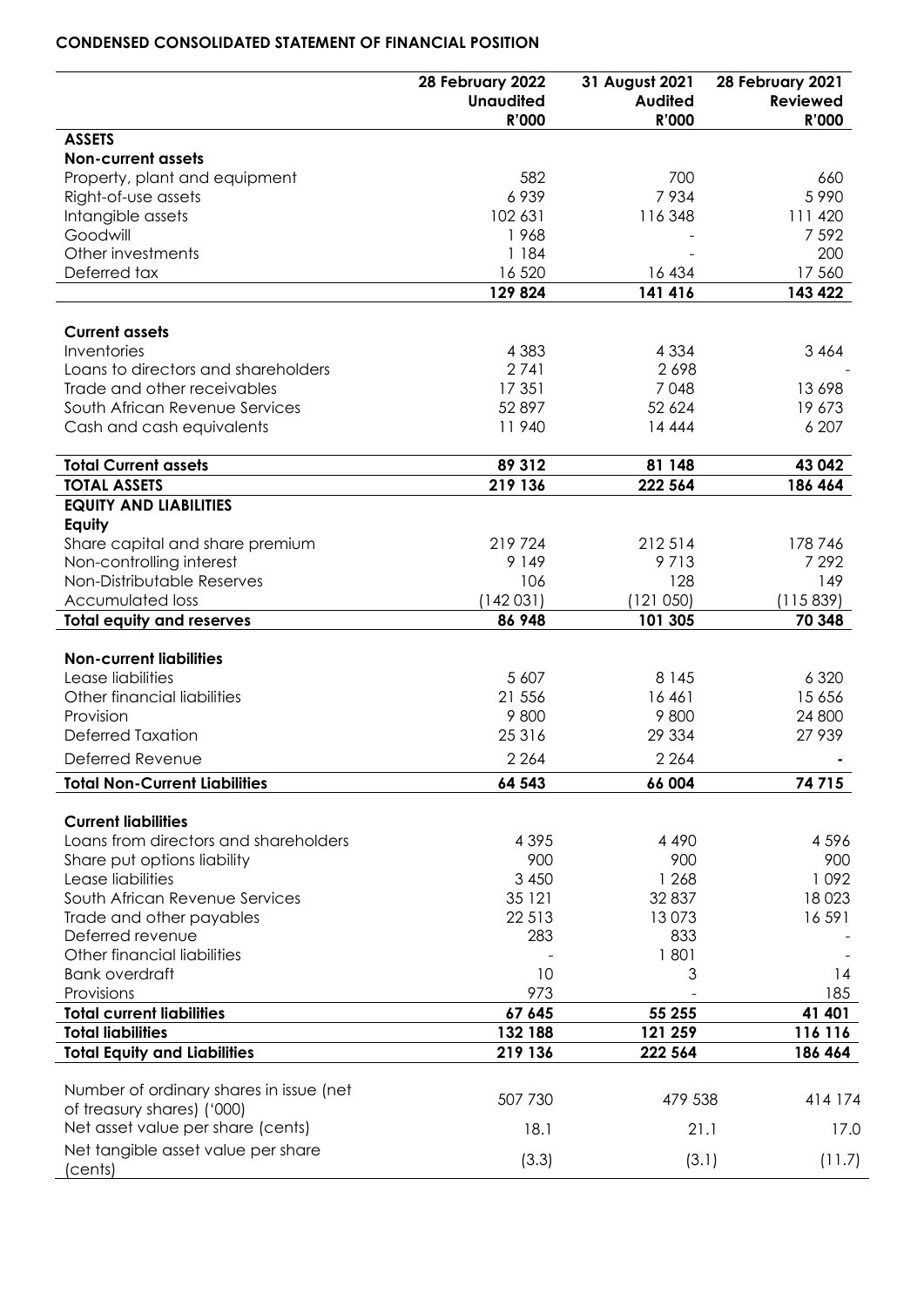### **CONDENSED CONSOLIDATED STATEMENT OF CASH FLOWS**

|                                                                   | 6 months<br>ended | 6 months<br>ended |
|-------------------------------------------------------------------|-------------------|-------------------|
|                                                                   | 28 February       | 28 February       |
|                                                                   | 2022              | 2021              |
|                                                                   | <b>Unaudited</b>  | <b>Reviewed</b>   |
|                                                                   | R'000             | <b>R'000</b>      |
| Cash flows used in operating activities:                          |                   |                   |
| Cash generated from operations                                    | (14920)           | (5698)            |
| Interest received                                                 |                   | 16                |
| Interest paid                                                     | (737)             | (394)             |
| Net cash used in operating activities                             | (15657)           | (6076)            |
|                                                                   |                   |                   |
| Cash flows from/(used) in investing activities:                   |                   |                   |
| Purchase of property, plant and equipment                         | (457)             | (22)              |
| Purchase of intangible assets                                     | (789)             | (811)             |
| Acquisition of subsidiary, net of cash acquired                   | (418)             | 38                |
| Net flow from/ (used in) investing activities                     | (1664)            | (795)             |
|                                                                   |                   |                   |
| Net flow raised from/ (used in) financing activities:             |                   |                   |
| Lease payments                                                    | (2 401)           | (133)             |
| Proceeds on shares issue                                          | 6972              | 5 4 4 1           |
| Loans from related parties received                               | 8800              |                   |
| Loans from related parties paid                                   | (1183)            |                   |
| Directors and shareholders loans received (Proceeds of loans from | 2622              |                   |
| directors)                                                        |                   |                   |
| Net flow from financing activities                                | 14810             | 4 0 5 8           |
| Net decrease in cash                                              | (2 511)           | (2813)            |
| Cash at beginning of period                                       | 14 441            | 9 0 0 6           |
| *Net Cash at end of period                                        | 11 930            | 6 1 9 3           |

**\*Net of bank overdrafts**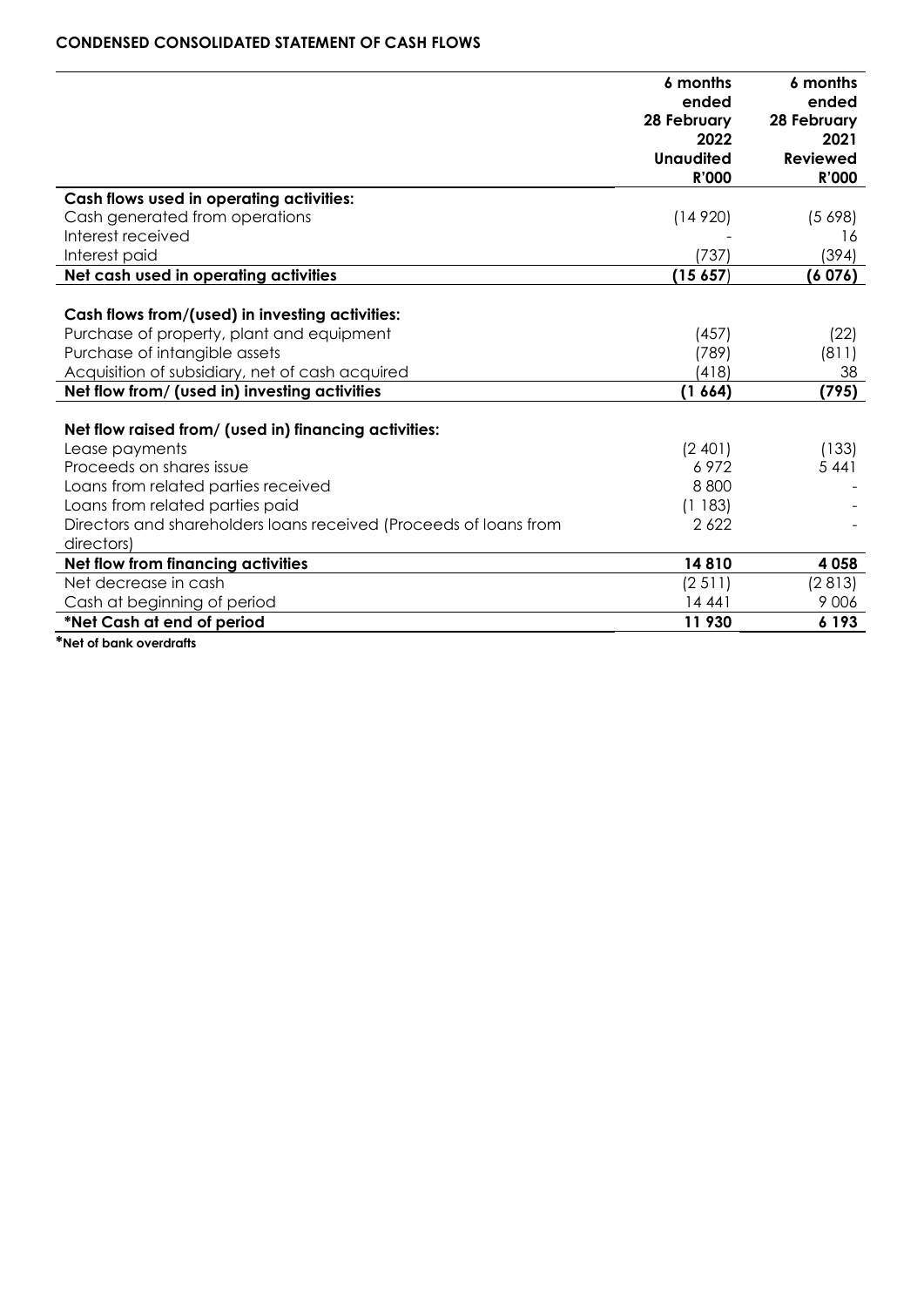# **CONDENSED CONSOLIDATED STATEMENT OF CHANGES IN EQUITY**

|                                                                   | <b>Share</b><br>capital<br>and<br>premium<br><b>R'000</b> | <b>Revaluation</b><br><b>Reserves</b><br><b>R'000</b> | Accumulat<br>ed<br>Loss<br><b>R'000</b> | Equity<br>attributable<br>to owners of<br>the parent<br><b>R'000</b> | Non-<br>controlling<br>interest<br><b>R'000</b> | <b>Total</b><br>sharehol<br>ders'<br>equity<br><b>R'000</b> |
|-------------------------------------------------------------------|-----------------------------------------------------------|-------------------------------------------------------|-----------------------------------------|----------------------------------------------------------------------|-------------------------------------------------|-------------------------------------------------------------|
| <b>Balance at</b><br>29 February 2020                             |                                                           |                                                       |                                         |                                                                      |                                                 |                                                             |
| - Restated                                                        | 171 095                                                   | 213                                                   | (113535)                                | 57 773                                                               | $\blacksquare$                                  | 57 773                                                      |
| Issue of shares<br>Cancellation of                                | 1848                                                      | $\blacksquare$                                        |                                         | 1848                                                                 | $\blacksquare$                                  | 1848                                                        |
| share transaction<br>Profit for the                               | (5000)                                                    |                                                       |                                         | (5000)                                                               | $\qquad \qquad -$                               | (5000)                                                      |
| period<br>Transfer of<br>revaluation                              |                                                           |                                                       | 15 172                                  | 15 172                                                               | (257)                                           | 14914                                                       |
| reserve<br>Non-controlling<br>interest at                         |                                                           | (43)                                                  | 43                                      |                                                                      |                                                 |                                                             |
| acquisition                                                       |                                                           |                                                       |                                         |                                                                      | 6 4 29                                          | 6 4 2 9                                                     |
| <b>Balance at</b><br>31 August 2020 -                             |                                                           |                                                       |                                         |                                                                      |                                                 |                                                             |
| <b>Audited</b>                                                    | 167 943                                                   | 170                                                   | (98322)                                 | 69793                                                                | 6 1 7 2                                         | 75 965                                                      |
| Issue of shares<br>Share put option<br>Transfer of<br>revaluation | 11703<br>(900)                                            |                                                       |                                         | 11703<br>(900)                                                       |                                                 | 11703<br>(900)                                              |
| reserve<br>Non-controlling<br>interest at                         |                                                           | (21)                                                  | 21                                      |                                                                      |                                                 |                                                             |
| acquisition                                                       |                                                           |                                                       |                                         |                                                                      | 17                                              | 17                                                          |
| Loss for the period                                               |                                                           |                                                       | (17538)                                 | (17538)                                                              | 1 1 0 3                                         | (16435)                                                     |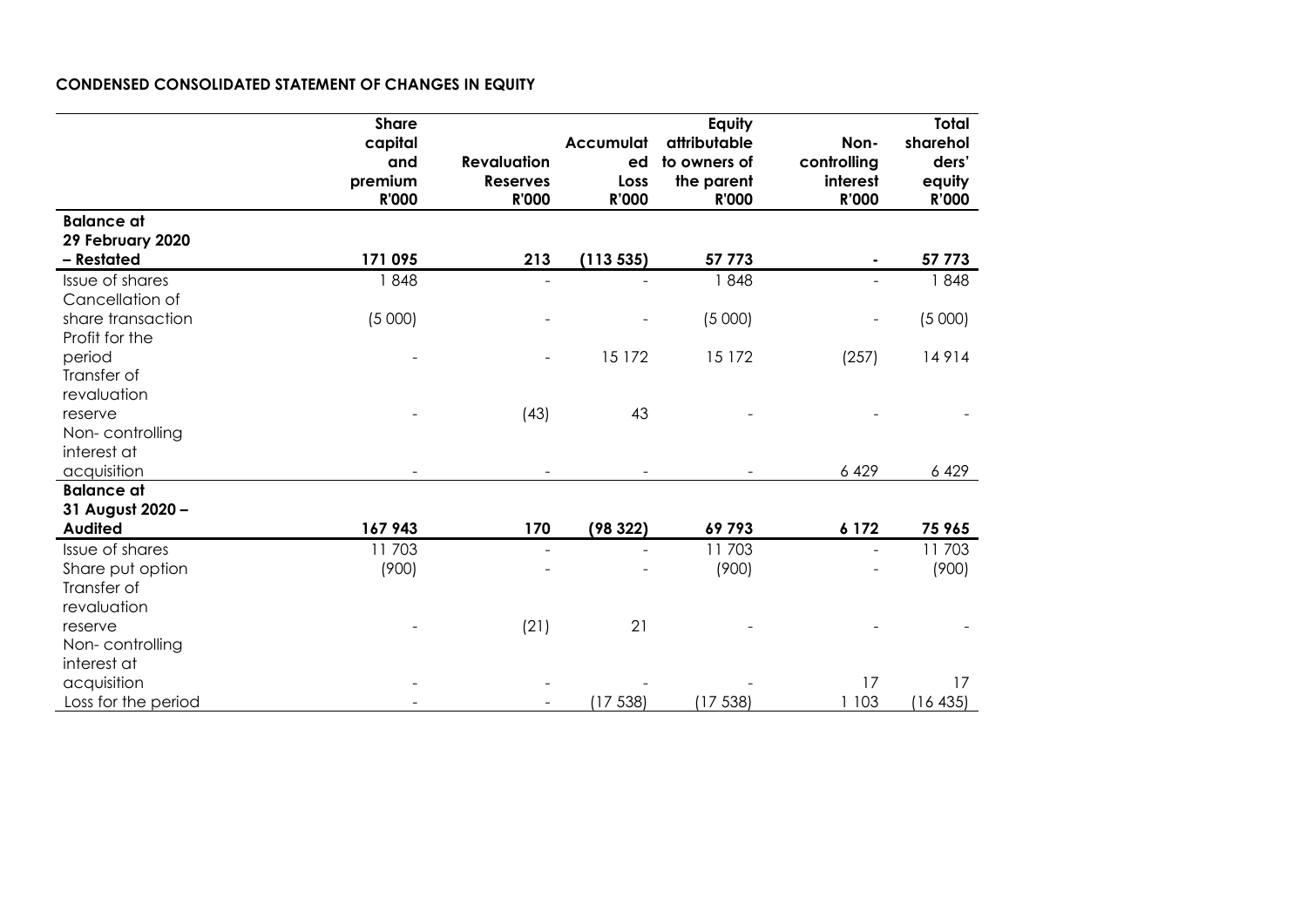| <b>Balance at</b>                     |                          |                          |                          |                          |                          |          |
|---------------------------------------|--------------------------|--------------------------|--------------------------|--------------------------|--------------------------|----------|
| 28 February 2021-<br><b>Reviewed</b>  | 178 746                  | 149                      | (115839)                 | 63056                    | 7 29 2                   | 70 348   |
| Issue of shares                       | 33768                    | $\overline{\phantom{a}}$ | $\overline{\phantom{0}}$ | 33768                    | $\overline{\phantom{a}}$ | 33 738   |
| Total                                 |                          |                          |                          |                          |                          |          |
| comprehensive                         |                          |                          |                          |                          |                          |          |
| income for the                        |                          |                          |                          |                          |                          |          |
| period                                |                          |                          | (5232)                   | (5232)                   | (2)                      | (5234)   |
| Non-Controlling                       |                          |                          |                          |                          |                          |          |
| interest                              |                          |                          |                          | $\overline{\phantom{0}}$ | 2 4 2 3                  | 2 4 2 3  |
| Transfer of                           |                          |                          |                          |                          |                          |          |
| revaluation reserve                   |                          | (22)                     | 22                       | $\sim$                   | $\overline{\phantom{a}}$ |          |
| <b>Balance at</b><br>31 August 2021 - |                          |                          |                          |                          |                          |          |
| <b>Audited</b>                        | 212 514                  | 128                      | (121050)                 | 91 592                   | 9713                     | 101 305  |
| Issue of shares                       | 7 2 1 0                  |                          |                          | 7 2 1 0                  | $\overline{\phantom{a}}$ | 7 2 1 0  |
| Transfer of                           |                          |                          |                          |                          |                          |          |
| revaluation reserve                   | $\overline{\phantom{0}}$ | (22)                     | 22                       |                          |                          |          |
| Loss for the period                   |                          |                          | (21003)                  | (21003)                  | (564)                    | (21 567) |
| <b>Balance at</b>                     |                          |                          |                          |                          |                          |          |
| <b>28 February 2022-</b>              |                          |                          |                          |                          |                          |          |
| <b>Unaudited</b>                      | 219724                   | 106                      | (142031)                 | 77799                    | 9 1 4 9                  | 86 948   |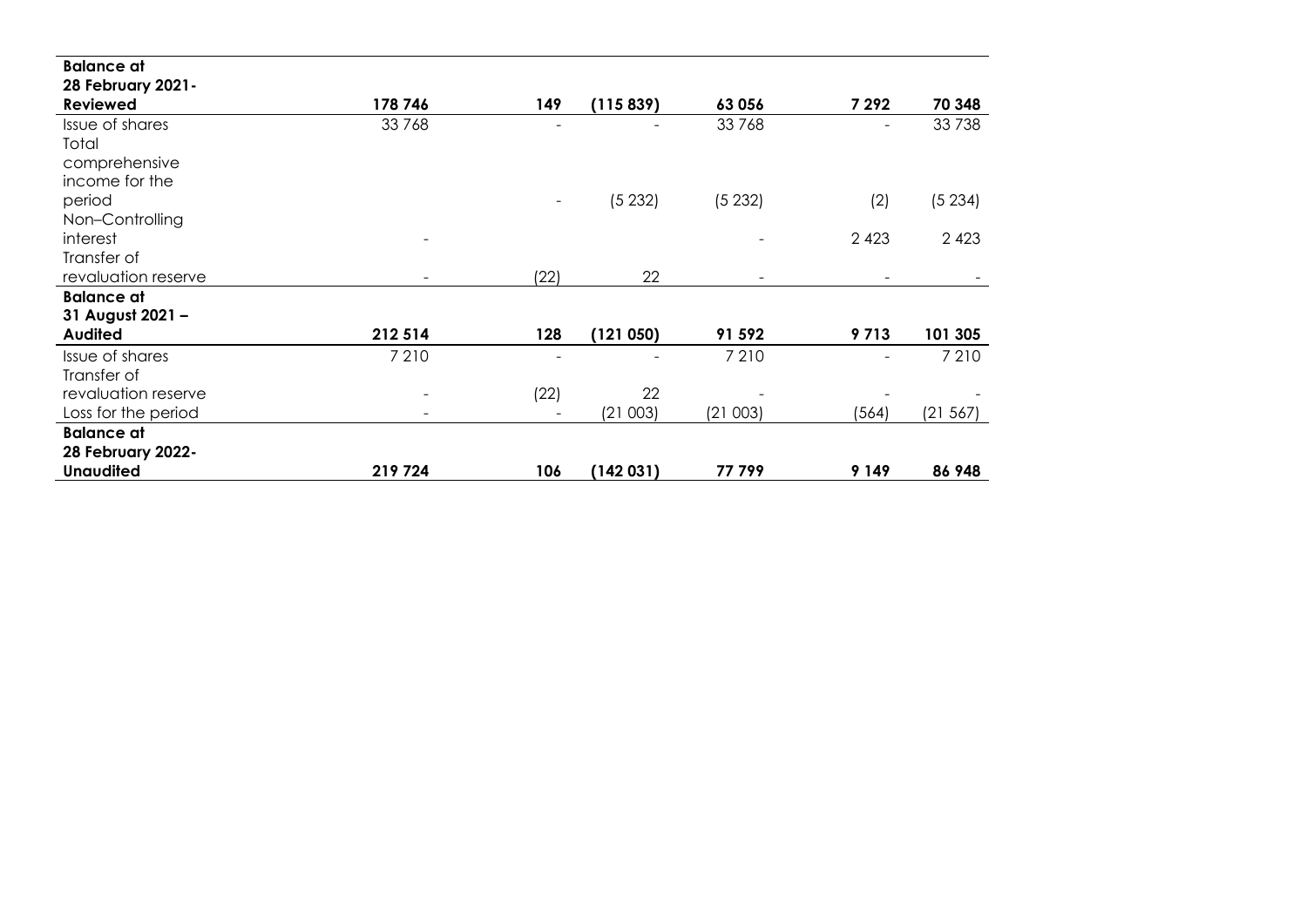# **SEGMENT REPORT 28 FEBRUARY 2022**

| <b>Statement of Profit or loss</b> | Technology | <b>Bulk Logistics</b><br>& Head Office | <b>Healthcare</b> | Operational<br>Total | Inter-<br>Segment<br><b>Eliminations</b> | Total    |
|------------------------------------|------------|----------------------------------------|-------------------|----------------------|------------------------------------------|----------|
| External revenue                   | 3712       | 15 686                                 | 777               | 20 175               | $\sim$                                   | 20 175   |
| Cost of revenues                   | 853        | 12 1 28                                | 423               | 14 404               | $\overline{\phantom{a}}$                 | 14 404   |
| <b>Gross Profit</b>                | 1859       | 3 5 5 8                                | 354               | 5771                 |                                          | 5771     |
| Other income                       | 251        | 185                                    | 50                | 486                  |                                          | 486      |
| Operating expenses                 | (2335)     | (10 591)                               | (2898)            | (15824)              | 341                                      | 15483    |
| Before disclosable items           | (226)      | (6848)                                 | (2494)            | (9567)               | 341                                      | (9226)   |
| Amortisation & depreciation        | (465)      | (662)                                  | (412)             | 539)                 | (14 121                                  | 15 661)  |
| <b>Recurring operating loss</b>    | (691)      | (7510)                                 | (2906)            | (11106)              | (13780)                                  | (24887)  |
| Finance cost                       | (170)      | (568)                                  |                   | (738)                |                                          | (738)    |
| Loss before taxation               | (861)      | (8,078)                                | (2906)            | (11844)              | (13780)                                  | (25625)  |
| Taxation                           |            |                                        | 104               | 104                  | 3954                                     | 4 0 5 8  |
| Loss for the period                | (861)      | (8078)                                 | (2802)            | (11740)              | (9826)                                   | (21 567) |
| <b>Segment Assets</b>              | 90 982     | 157033                                 | 19 213            | 267 228              | (48092)                                  | 219 136  |
| <b>Segment Liabilities</b>         | 55 665     | 80 447                                 | 29 949            | 166 061              | (33 873)                                 | 132 188  |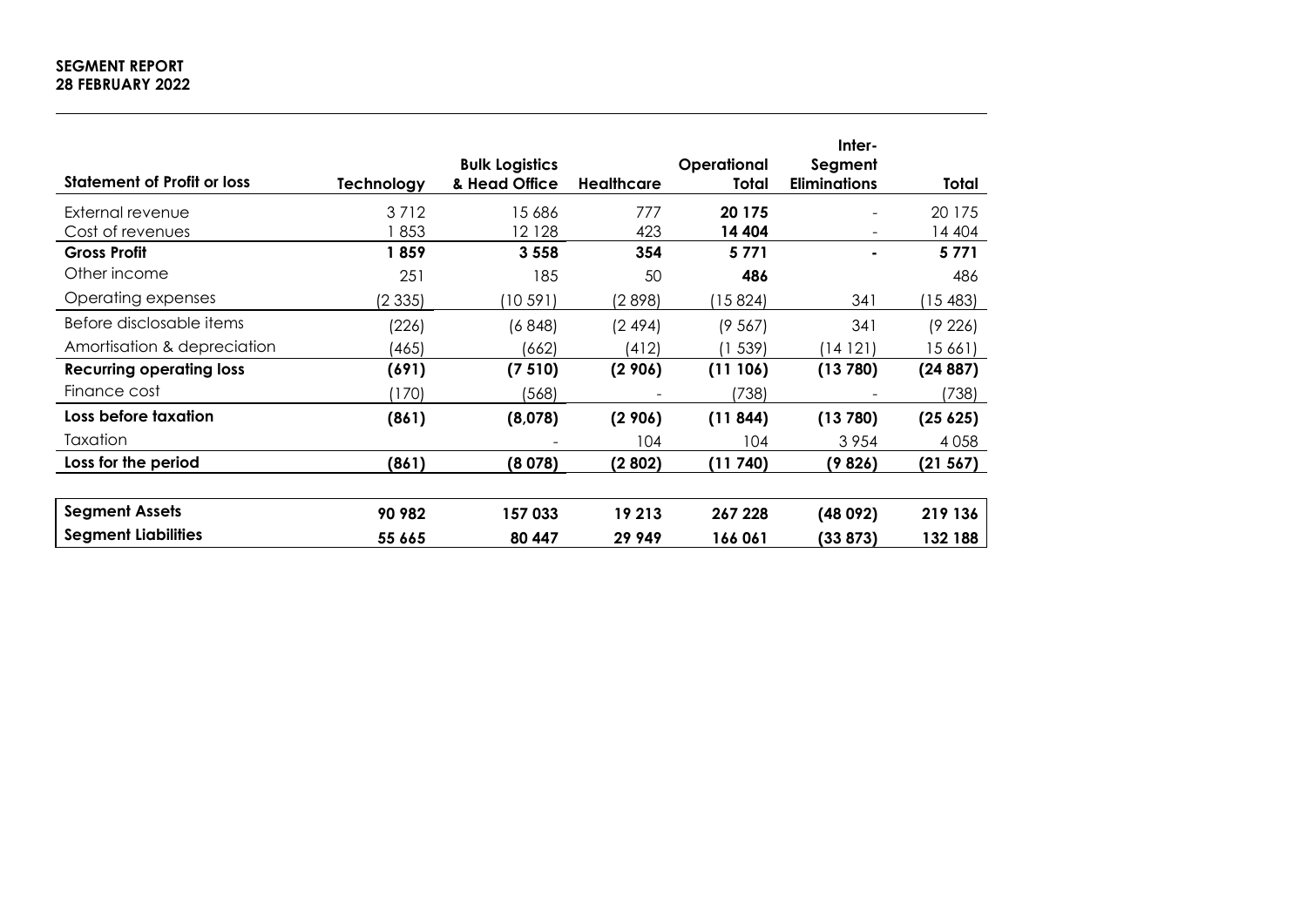### **SEGMENT REPORT 28 FEBRUARY 2021**

|                                          |            |                       |            |             | Inter-              |          |
|------------------------------------------|------------|-----------------------|------------|-------------|---------------------|----------|
|                                          |            | <b>Bulk Logistics</b> |            | Operational | Segment             |          |
| <b>Statement of Profit or loss</b>       | Technology | & Head office         | Healthcare | Total       | <b>Eliminations</b> | Total    |
| External revenue                         | 4 3 5 7    | 8807                  | 8 2 3 9    | 21 403      |                     | 21 403   |
| Management Fees                          | (435)      | 450                   |            | 1015        | (1015)              |          |
| <b>Total revenue</b>                     | 3 9 2 2    | 10 257                | 8 2 3 9    | 22 4 18     | (1015)              | 21 403   |
| Cost of revenues                         | 1144       | (8384)                | (1 417)    | (10 945)    |                     | (10 945) |
| <b>Gross Profit</b>                      | 2 7 7 8    | 1873                  | 6822       | 11 473      | (1015)              | 10 458   |
| Operating expenses                       | (3657)     | (10 063)              | (2 1 6 2 ) | (15 882)    | 1015                | (14865)  |
| Amortisation & depreciation              | (108)      | (653)                 |            | (761)       | (12 938)            | (13 699) |
| <b>Recurring operating profit/(loss)</b> | (987)      | (8843)                | 4 6 6 0    | (5170)      | (12938)             | (18106)  |
| Finance income                           | 16         |                       |            | 16          |                     | 16       |
| Finance cost                             |            | (633)                 |            | (633)       |                     | (633)    |
| Profit/(loss) before taxation            | (971)      | (9476)                | 4 6 6 0    | (5787)      | (12938)             | (18723)  |
| Taxation                                 | 95         |                       | (1430)     | 335)        | 3 6 2 3             | 2 2 8 8  |
| Profit/(loss) for the period             | (876)      | (9476)                | 3 2 3 0    | 7 122)      | 6 2 9 4             | (16435)  |
|                                          |            |                       |            |             |                     |          |
| <b>Segment Assets</b>                    | 57 964     | 128 235               | 9 5 4 5    | 195 744     | (9280)              | 186 464  |
| <b>Segment Liabilities</b>               | 39 656     | 81 513                | 10481      | 131 650     | (15 534)            | 116 116  |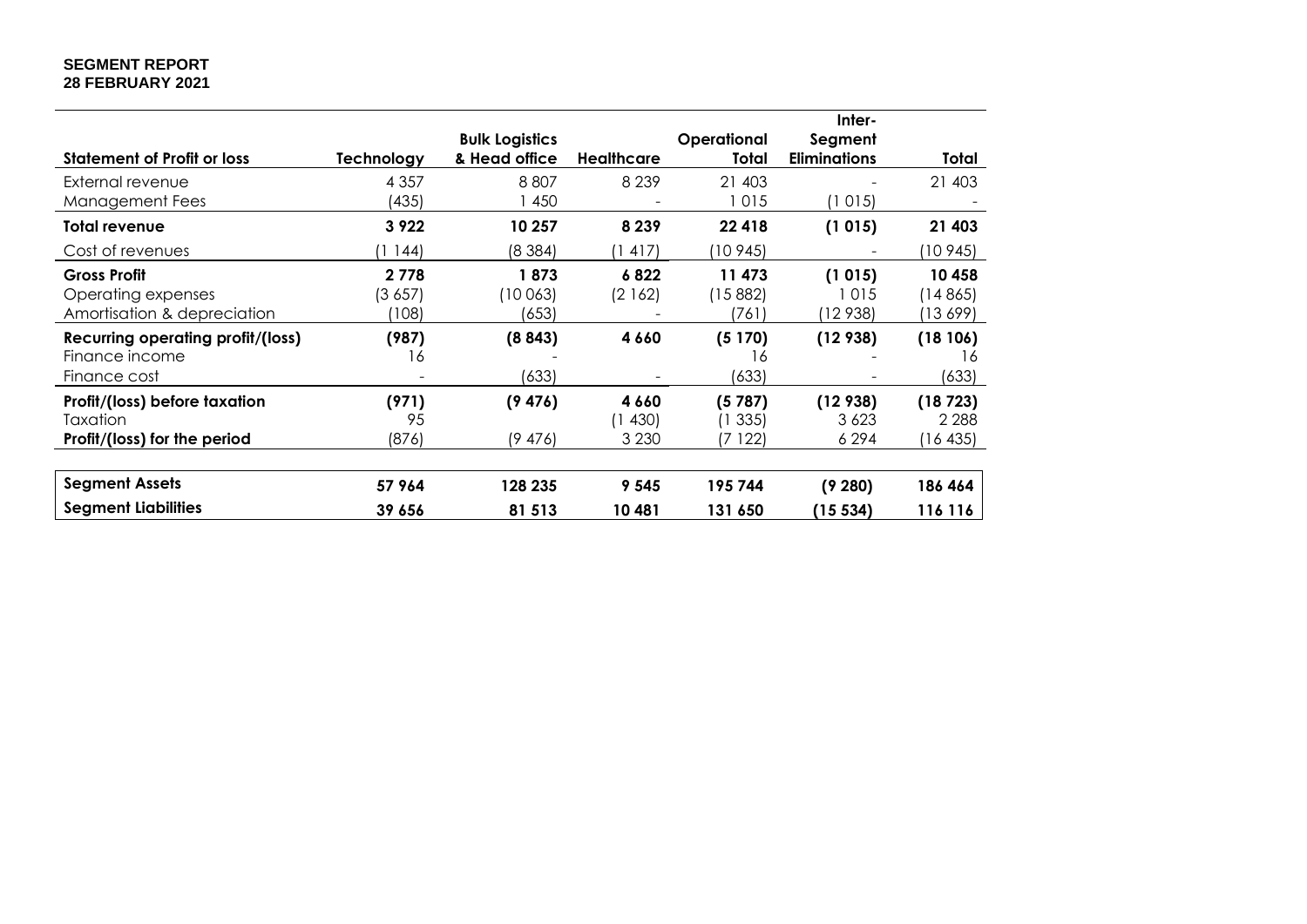### **COMMENTARY**

# **1. BASIS OF PREPARATION**

### **Statement of compliance**

The unaudited interim results are prepared in accordance with the framework concepts and the recognition and measurement criteria of International Financial Reporting Standards ("**IFRS**"), its interpretations adopted by the International Accounting Standards Board ("IASB"), the presentation and the SAICA Financial Reporting Guides as issued by the Accounting Practices Committee and Financial Reporting Pronouncements as issued by Financial Reporting Standards Council, IAS 34 – *Interim Financial Reporting*, the Listings Requirements of the JSE Limited, and the requirements of the Companies Act of South Africa, No. 71 of 2008, as amended.

The unaudited interim results are prepared in accordance with the going concern principle under the historical cost basis as modified by the fair value accounting of certain assets and liabilities where required or permitted by IFRS, and where applicable. The results have been prepared using accounting policies that are consistent with those used in the preparation of the results for the year ended 31 August 2021.

The preparation of these condensed consolidated interim financial statements has been supervised by the Group Financial Director, Mr Gorden Walters, in terms of section 29(1)(e) of the Companies Act 2008, as amended (the Companies Act). The Board takes full responsibility for the preparation of the unaudited interim results for the six months ended 28 February 2022.

### **2. INTRODUCTION**

As can be concluded from the below commentary, Labat has been very successful in laying the foundation of its Healthcare business with a focus on Cannabis. The investment in the Cannabis industry with the large associated intangible assets, attracts a correspondingly large amortisation charge on intangible assets. This remains a challenge from a business point of view, as it impacts directly on the profitability of the Group but the accounting treatment is in line with the IFRS requirements and therefore is an unavoidable shackle. The reality is that these investments have appreciated in value and now that the industry is beginning to break the constraints of the Cannabis regulations, the Company can now see the light at the end of the tunnel.

Over the past two years, Labat has entered into a number of agreements and has managed to secure excellent quality acquisitions throughout the value chain of the healthcare division businesses, which value chain ranges from "Seed to Sales". At the date of this report, the group comprises of three main segments, which are Healthcare, Logistics and Technology.

# *"The company's vision remains to be the number one Cannabis/Hemp company in Africa and to maintain that position. The agreements over the last two years ensure that the Company is on a profitable and value creating path"*

# *"Labat has made massive strides in laying the ground-work to becoming a Cannabis Powerhouse in Africa"*

### *Labat measures its success beyond yield and capacity; the pursuit of quality for a long-term competitive advantage drive to its business strategy*

Subsequent to the reporting period, Labat Africa acquired 80% of Lima Romeo Air (Pty) Limited (trading as Sweetwaters Aquaponics), a fully operational Medicinal Cannabis cultivation facility in Kenton-on-Sea in the Eastern Cape. Sweetwaters is a South African Health Products Regulatory Authority ("SAHPRA") approved facility and this now completes the Cannabis value chain of the group.

# **Operating Highlights.**

Labat Africa's Cannabis journey since 2019:

- 2019 announced as the JSE's pioneer and first mover into the emerging Cannabis economy; accompanied by the acquisition of The Highly Creative (Pty) Limited ("THC");
- 70% acquisition of CBD Retail Brand CannAfrica (Pty) Limited, with outlets opened nationally, to add to its Johannesburg and Hartbeespoort presence;
- 100% acquisition of USA Miami-based CBD lifestyle brand Echo Life (Pty) Limited;
- 100% acquisition of African Cannabis Enterprises (Pty) Limited ("ACE"), a Cannabis genetics, seed, breeding and consultancy company;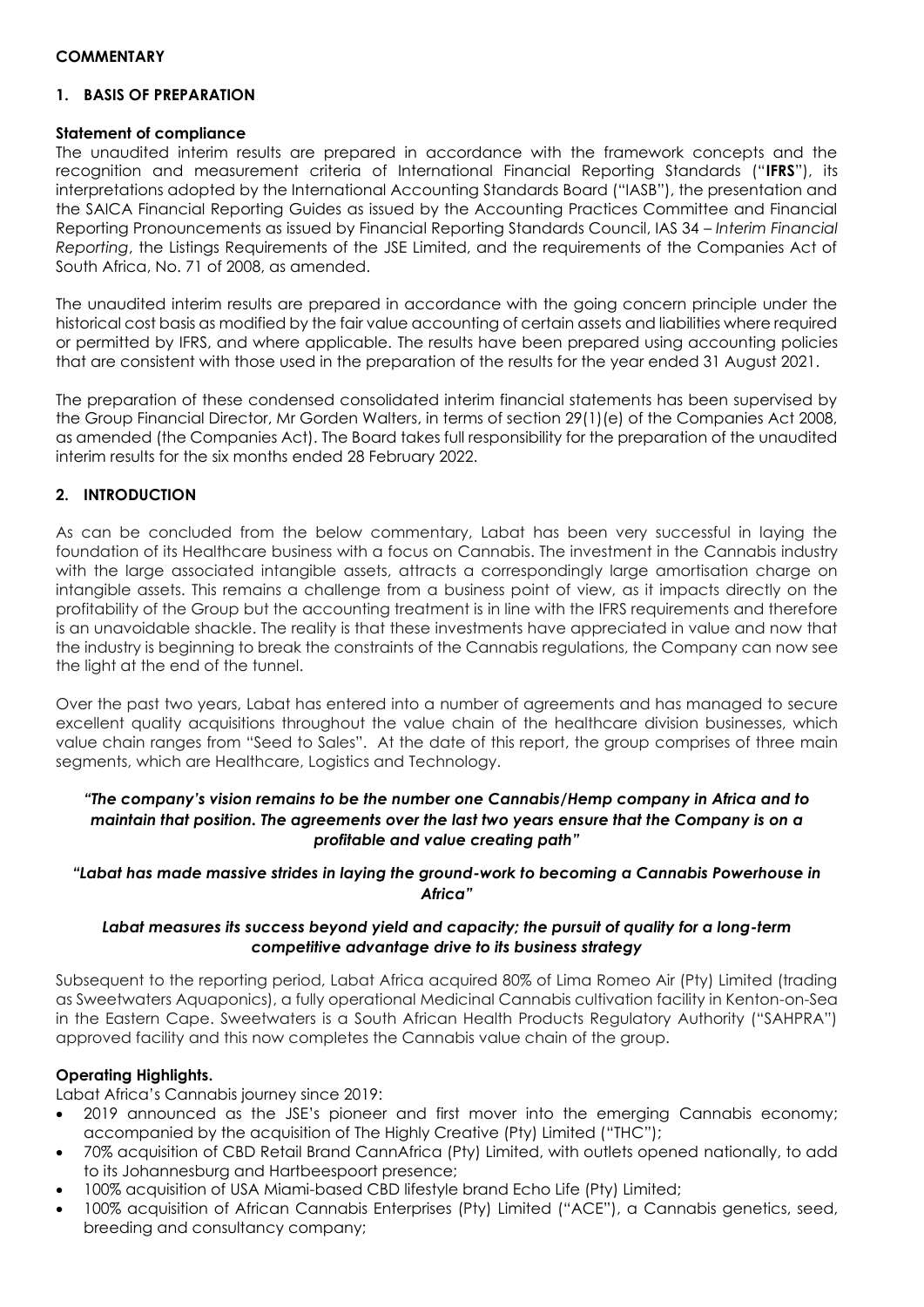- Obtained the rights to distribute American pre-rolled hemp smokable brand, Ace & Axle, for the African continent for 10 years;
- 70% acquisition of Bio-Data (Pty) Limited, a Cannabis and medical research company conducting clinical trials for use of Cannabis in the treatment of pain, depression, cancer and sleep disorders, which has recently acquired full ethics approval from SAHPRA;
- 80% acquisition of Sweetwaters Aquaponics, a fully SAHPRA licenced cultivation facility, exporting to the global pharmaceutical market;
- Establishing the ACE Genetics Nursery for the African Cannabis Genome & Landrace Project;
- Listing on the Frankfurt Stock Exchange in December 2021; and
- Establishing international joint venture partnerships for the purposes of large scale Industrial Hemp Processing with a secure off-take framework for raw materials.

# **3. RESULTS**

The Board of Directors of Labat Africa ("**the Board**") presents the results for the six months ended 28 February 2022. The Cannabis business is showing clear signs of improvement with the second half of the year expected to be much better than the first. There is no doubt that the diversification into the Healthcare business with a strong Cannabis focus has put severe pressure on the resources of the group. The current period continues to be a transformational period for the industry and for the company and the country. The Company began the period with the extended COVID-19 restrictions and the governments accelerated plan around the Cannabis industry which sets the stage for a totally deregulated Cannabis industry in the country.

The legalisation and subsequent creation of a new industry comes with expected challenges. Anticipating discerning consumers, supply challenges and price compression for mid to low end products, The Company took a differentiated approach from its peers. The Company measured its success beyond yield and capacity, the pursuit of excellent quality for a long-term competitive advantage is what drives Labat's business strategy.

The ability to cultivate Cannabis to a desired quality standard and specification is a foundational skill that establishes a long-term competitive advantage with wide-ranging beneficial impacts. The Company ends fiscal 2022 as one of the top "regulated brand" revenue generators in the South African Cannabis industry. Labat generated revenue with brands that are uniquely recognised and competitively positioned to operate in any regulated Cannabis environment.

# **4. IFRS STANDARDS AND INTERPRETATIONS**

### **Standards and Interpretations effective and adopted during the current period**

| Standard/                                 | <b>Effective date:</b>      |                                      |
|-------------------------------------------|-----------------------------|--------------------------------------|
| Interpretation                            | Years beginning on or after | Impact                               |
| Covid-19                                  | 01 September 2020           | The amendment did not have a         |
| <b>Related Rent Concessions</b>           |                             | material impact on the Group's       |
| <b>Amendment to IFRS 16</b>               |                             | <b>Consolidated Annual Financial</b> |
|                                           |                             | <b>Statements</b>                    |
| <b>IAS 1 Presentation of Financial</b>    | 01 January 2020             | The amendment did not have a         |
| <b>Statements - Disclosure initiative</b> |                             | material impact on the Group's       |
|                                           |                             | Consolidated Annual Financial        |
|                                           |                             | <b>Statements</b>                    |
| IAS 8 Accounting Policies,                | 01 January 2020             | The amendment did not have a         |
| <b>Changes in Accounting</b>              |                             | material impact on the Group's       |
| <b>Estimates and Errors</b>               |                             | <b>Consolidated Annual Financial</b> |
| <b>Disclosure initiative</b>              |                             | Statements                           |
| <b>IFRS 3 Business Combinations</b>       | 01 January 2020             | The amendment did not have a         |
|                                           |                             | material impact on the Group's       |
|                                           |                             | <b>Consolidated Annual Financial</b> |
|                                           |                             | Statements                           |
| <b>IFRS 7 Financial Instruments:</b>      | 01 January 2020             | The amendment did not have a         |
| <b>Disclosures</b>                        |                             | material impact on the Group's       |
|                                           |                             | Consolidated Annual Financial        |
|                                           |                             | Statements                           |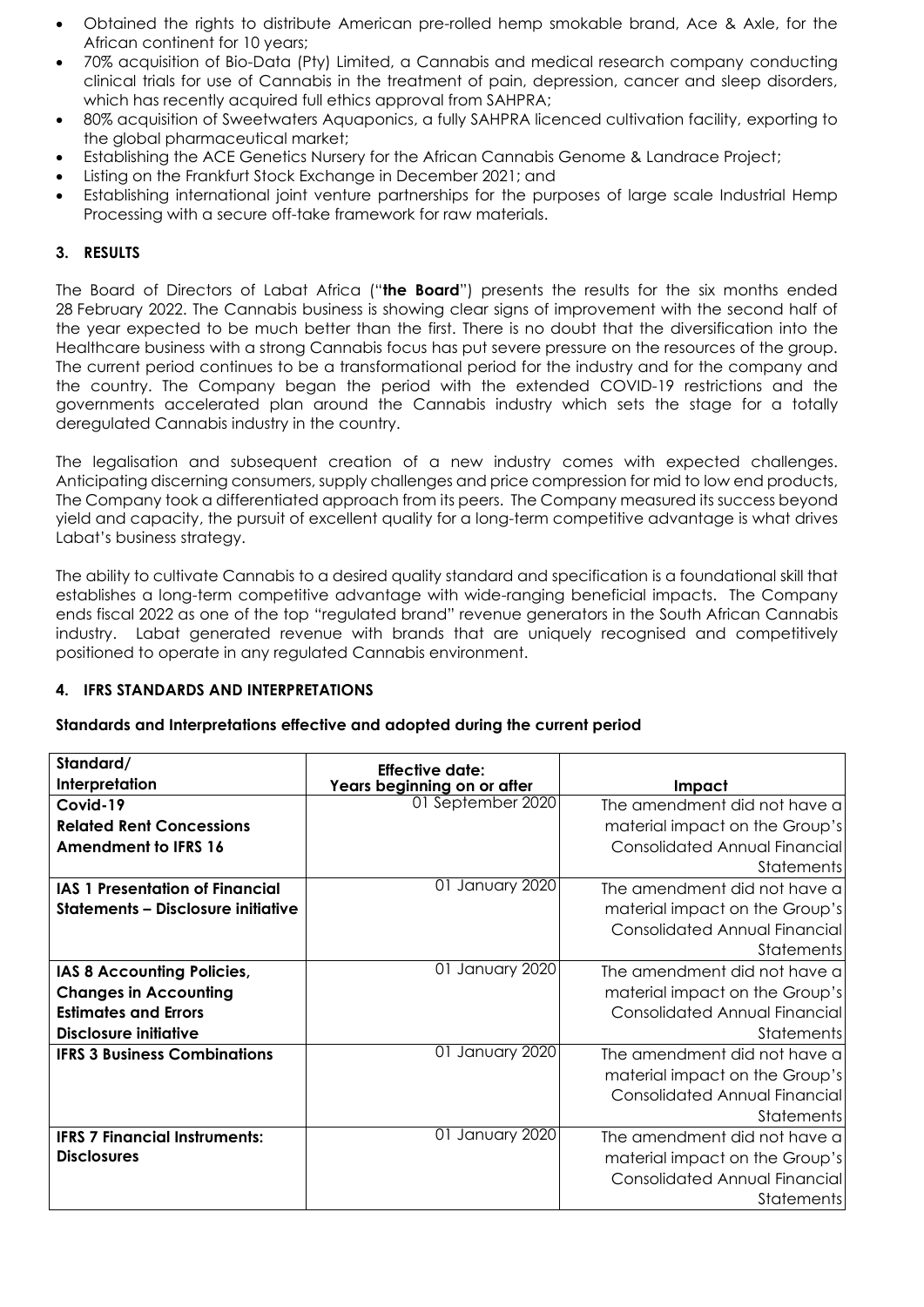| <b>IFRS 9 Financial Instruments</b> | 01 January 2020 | The amendment did not have a<br>material impact on the Group's |
|-------------------------------------|-----------------|----------------------------------------------------------------|
|                                     |                 | <b>Consolidated Annual Financial</b><br>Statements             |

# **Standards and interpretations not yet effective**

The group has chosen not to early adopt the following standards and interpretations, which have been published and are mandatory for the group's accounting periods beginning on or after 01 September 2021 or later periods:

|                                                             | <b>Effective date:</b><br>Years beginning on |                                                        |
|-------------------------------------------------------------|----------------------------------------------|--------------------------------------------------------|
| Standard/Interpretation                                     | or after                                     | Impact                                                 |
| <b>Onerous Contracts</b>                                    | 01 January 2022                              | It is unlikely that the amendment will                 |
| <b>Cost of fulfilling a Contract</b>                        |                                              | have a material impact on the                          |
| <b>Amendments to IAS 37</b>                                 |                                              | <b>Group's Consolidated Annual</b>                     |
|                                                             |                                              | <b>Financial Statements.</b>                           |
| <b>Property, Plant and Equipment</b>                        | 01 January 2022                              | It is unlikely that the amendment will                 |
| Proceeds before Intended Use                                |                                              | have a material impact on the                          |
| - Amendments to IAS 16                                      |                                              | <b>Group's Consolidated Annual</b>                     |
|                                                             |                                              | <b>Financial Statements.</b>                           |
|                                                             |                                              |                                                        |
| <b>Annual Improvement to IFRS</b>                           | 01 January 2022                              | It is unlikely that the amendment will                 |
| <b>Standards 2018 - 2020</b>                                |                                              | have a material impact on the                          |
| <b>Amendments to IFRS 9</b>                                 |                                              | <b>Group's Consolidated Annual</b>                     |
|                                                             |                                              | <b>Financial Statements.</b>                           |
| <b>Classification of Liabilities as</b>                     | 01 January 2023                              | It is unlikely that the amendment will                 |
| <b>Current or Non-Current</b>                               |                                              | have a material impact on the                          |
| <b>Amendment to IAS 1</b>                                   |                                              | <b>Group's Consolidated Annual</b>                     |
|                                                             |                                              | <b>Financial Statements.</b>                           |
| <b>IFRS 3 Business Combinations</b>                         | 01 January 2022                              | It is unlikely that the amendment will                 |
|                                                             |                                              | have a material impact on the                          |
|                                                             |                                              | <b>Group's Consolidated Annual</b>                     |
|                                                             |                                              | <b>Financial Statements.</b>                           |
| <b>IFRS 7 Financial Instruments:</b>                        | 01 January 2021                              | It is unlikely that the amendment will                 |
| <b>Disclosures</b>                                          |                                              | have a material impact on the                          |
|                                                             |                                              | <b>Group's Consolidated Annual</b>                     |
|                                                             |                                              | <b>Financial Statements.</b>                           |
| <b>IFRS 9 Financial Instruments</b>                         | 01 January 2021                              | It is unlikely that the amendment will                 |
|                                                             |                                              | have a material impact on the                          |
|                                                             |                                              | <b>Group's Consolidated Annual</b>                     |
|                                                             |                                              | <b>Financial Statements.</b>                           |
| <b>IFRS 10 Consolidated financial</b>                       |                                              | To be confirmed It is unlikely that the amendment will |
| statements                                                  |                                              | have a material impact on the                          |
|                                                             |                                              | Group's Consolidated Annual                            |
|                                                             |                                              | <b>Financial Statements.</b>                           |
| <b>IFRS 16 Leases</b>                                       | 01 January 2021                              | It is unlikely that the amendment will                 |
|                                                             |                                              | have a material impact on the                          |
|                                                             |                                              | <b>Group's Consolidated Annual</b>                     |
|                                                             |                                              | <b>Financial Statements.</b>                           |
| <b>AS 8 Accounting Policies,</b>                            | 01 January 2023                              | It is unlikely that the amendment will                 |
| <b>Changes in Accounting</b><br><b>Estimates and Errors</b> |                                              | have a material impact on the                          |
|                                                             |                                              | <b>Group's Consolidated Annual</b>                     |
|                                                             |                                              | <b>Financial Statements.</b>                           |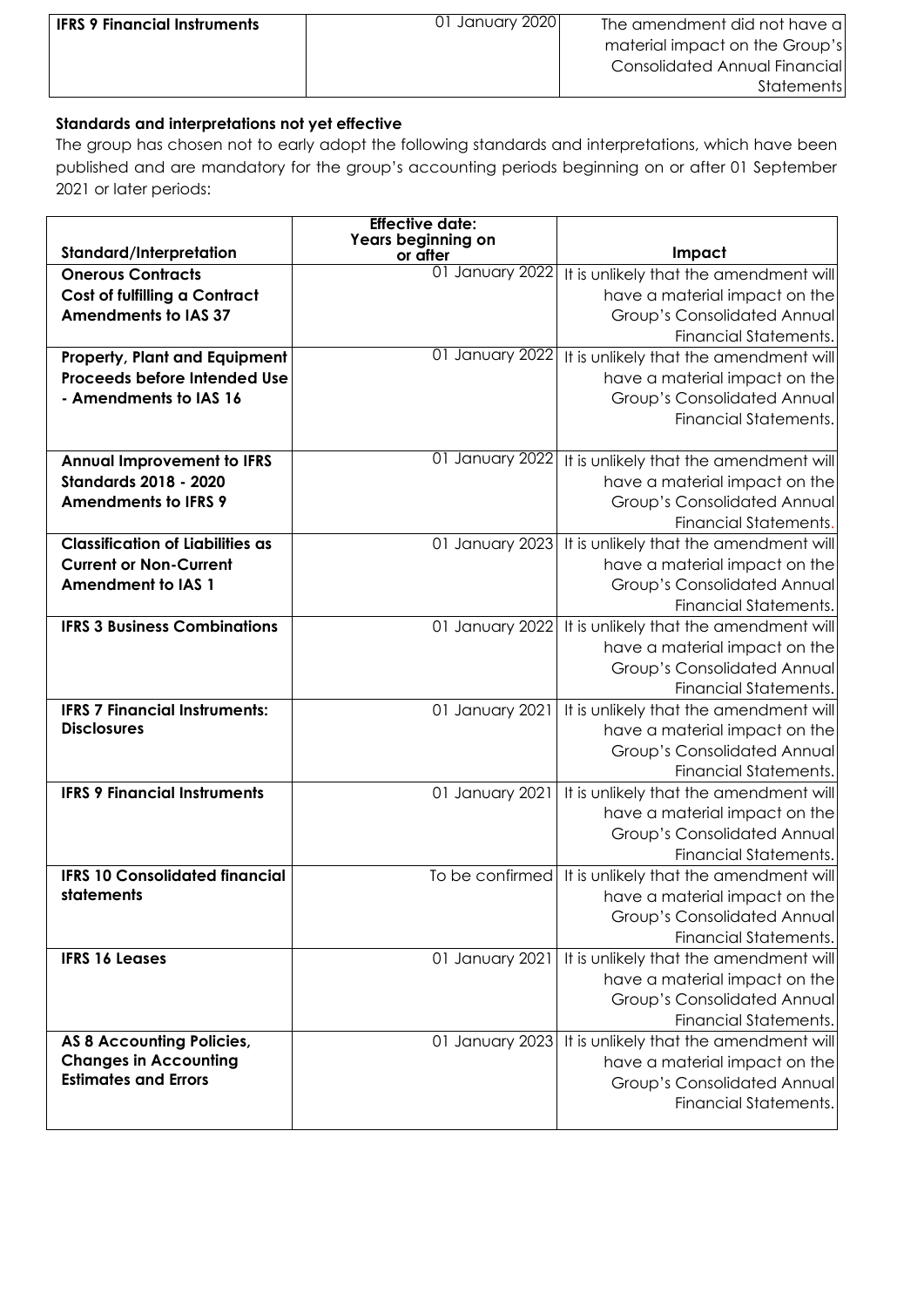| <b>IAS 12 Income Taxes</b> | 01 January 2023 It is unlikely that the amendment will |
|----------------------------|--------------------------------------------------------|
|                            | have a material impact on the                          |
|                            | <b>Group's Consolidated Annual</b>                     |
|                            | <b>Financial Statements.</b>                           |
| <b>IAS41 Agriculture</b>   | 01 January 2022 It is unlikely that the amendment will |
|                            | have a material impact on the                          |
|                            | <b>Group's Consolidated Annual</b>                     |
|                            | <b>Financial Statements</b>                            |

# **5. PROPERTY, PLANT AND EQUIPMENT AT FAIR VALUE**

Fair value measurements are categorised into Level 1, 2 or 3 based on the degree to which the inputs to the fair value measurements are observable and the significance of the inputs to the fair value measurement in its entirety, which are described as follows:

- Level 1 inputs are quoted prices (unadjusted) in active markets for identical assets or liabilities that the entity can access at the measurement date;
- Level 2 inputs are inputs, other than quoted prices included within Level 1, that are observable for the asset or liability, either directly or indirectly; and
- Level 3 inputs are unobservable inputs for the asset or liability.

The following non-financial assets were recognised at fair value:

|                                   | 2022<br><b>R'000</b> | 2021<br><b>R'000</b> |
|-----------------------------------|----------------------|----------------------|
| <b>Plant and equipment</b>        |                      |                      |
| Opening balance                   | 233                  | 450                  |
| Transferred                       |                      |                      |
| Depreciation                      | (233)                | (217)                |
| <b>Fair value closing balance</b> | ۰                    | 233                  |
| Fair value hierarchy              | Level 3              | Level 3              |
| Valuation technique               | Discounted cash flow | Discounted cash flow |

# **6. FINANCIAL RISK MANAGEMENT AND FAIR VALUE**

There has been no material change in the Group's financial risk management objectives and policies compared to those disclosed in the condensed consolidated financial results for the year ended 31 August 2021. The Group does not currently carry any assets or liabilities at fair value which required any disclosure on its fair value measurement, other than those disclosed above. The carrying value of the Group's financial instruments however approximates their fair values.

# **7. FINANCIAL REVIEW**

The Company entered the 2022 period with a clear overall strategy and well researched acquisitions strategy and maintained a focused and disciplined approach to growth.

### **Statement of Comprehensive Income**

- Total Revenue for the six months ended 28 February 2022 is R20.2 million. This is a reduction of R(1.2)m on the previous period's revenue of R21.4 million, representing a decline of 5.7%. The decline is mainly as a result of the delayed export of the product to the international markets and the decrease in the SAMES revenue due to the silicon chip shortages worldwide.
- Gross Margin has temporarily decreased from 49% in the prior period to 29% for the six months ended 28 February 2022. This decline is mainly as a result of the adoption of the SAMES new operating model despite lower turnover levels during the COVID period.
- Operating expenses. During the six months ended 28 February 2022, total operating expenses increased marginally to R15.5 million fromR14.9 million in the prior period. The increase in operating expenses is related to the expansion of the Cannabis business model.
- Other Income was marginal at R486k of which R251k relates to foreign exchange gains on international sales in Labat's Technology business.
- The EBITDA has reduced to (R9.2) million loss from a (R4.4) million loss in FY2021 primarily due to the increased Cannabis research and operating costs and the reduced profitability from Labat's other businesses due to the challenging economic environments that they are operating in.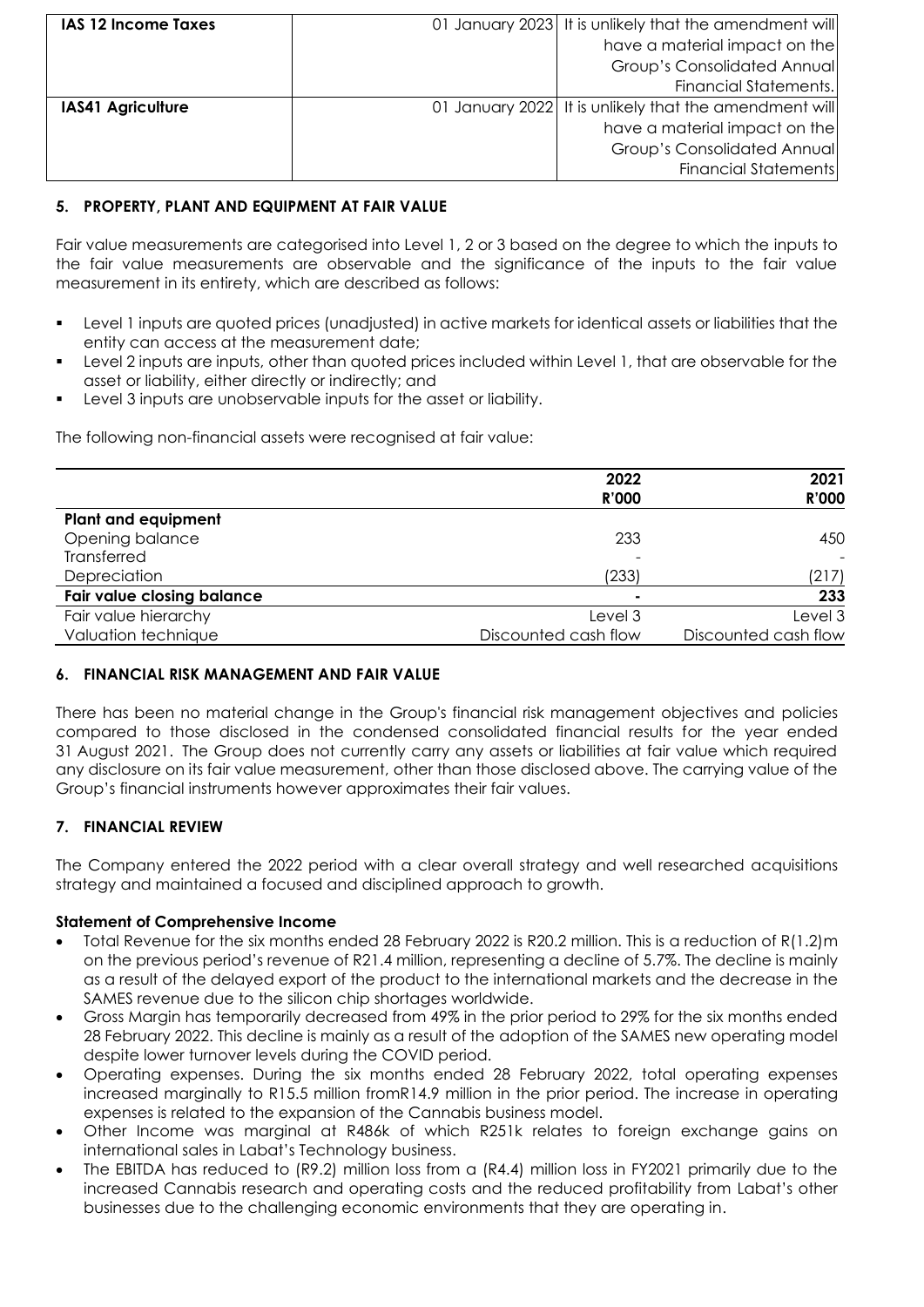- Taxation gain was mainly due to the deferred tax effect on timing differences related to the intangible assets as well as capitalisation of development costs.
- (Loss) per share for the six months is (4.3) cents per share compared to the prior period (loss) per share of (4.5) cents. The headline (loss) per share improved to (4.3) cents from a loss of (4.5) cents per share in the prior period.

# **Statement of Financial Position**

- Property, plant and equipment decreased by R118k during the year, mostly as a result of normal depreciation charges.
- The right of use assets recorded an increase of R995k which was mainly because of the increase in value on the new lease agreements concluded.
- Intangible assets decreased by a nett R13.7 million which was mainly due to an amortisation of intangibles charge of R14.5 million to the statement of comprehensive income.
- Deferred taxation assets increased over the previous period as a result of the movement in provisions for losses in SAMES.
- Inventories increased by a nett R49k because of increased inventory levels at Labat Healthcare. The provision for obsolete stock for the six months was R393k in the technology business.
- Share Capital and premium increased over the previous period by R7.2 million as a result of shares issued for cash and the acquisition of Echo Life.
- Deferred taxation liability decreased by R4.0 million as result of the utilisation of the liability relating to the amortisation of the intangible assets.
- The deferred revenue of R2.5 million relates to the licence period of the CannAfrica franchise model.
- The increase in taxation is related to the VAT receivable from SARS. The group is still in a net tax receivable position and discussions are on-going with SARS to conclude on these matters. More details are described in the Taxation note below.
- Net asset value per share for the six months decreased to 18.1 cents, compared to 21.1 cents at 31 August 2021. The decrease is mainly as a result of the amortisation of intangible assets.
- Net tangible assets per share at 28 February 2022 reduced to a negative of (3.3) cents from a negative of (3.1) cents at 31 August 2021.

For the period ending 28 February 2022, the Company assessed whether there were events or changes in circumstances that would indicate that a Cash Generating Unit ("CGU") or group of CGUs were impaired. The Company considers external and internal factors, including overall financial performance and relevant entity specific factors, as part of this assessment.

As the Cannabis operating segment comprises various CGUs, management tested the individual CGUs for impairment. The recoverable amount of all CGUs was determined based on the value in use ("VIU") method using level 2 and level 3 inputs that were ultimately determined to be market participant assumptions. The recoverable amount for all CGUs is valued using a discounted cash flow ("DCF") model, a variation of the income approach, and is corroborated with value indicators from certain market approaches, specifically the publicly traded guideline company method and the comparable transaction method. For the six months ended 28 February 2022, there were no impairment indicators.

# **8. HEADLINE EARNINGS RECONCILIATION**

The headline earnings reconciliation is set out below:

| <b>R'000</b>                                                     | 28 February<br>2022<br><b>Unaudited</b> | 28 February<br>2021<br><b>Reviewed</b> |
|------------------------------------------------------------------|-----------------------------------------|----------------------------------------|
| Basic/Headline (loss) attributable to shareholders of the Group  | (21 003)                                | (17 538)                               |
| <b>Share information</b>                                         |                                         |                                        |
| Basic (loss)/earnings per share (cents)                          | (4.3)                                   | (4.5)                                  |
| Headline (loss) per share (cents)                                | (4.3)                                   | (4.5)                                  |
| Diluted basic (loss) per share (cents)                           | (4.3)                                   | (4.5)                                  |
| Diluted headline (loss) per share (cents)                        | (4.3)                                   | (4.5)                                  |
| Weighted average shares in issue ('000)                          | 483 264                                 | 391 287                                |
| Number of shares in issue at period end (net of treasury shares) | 507 730                                 | 414 474                                |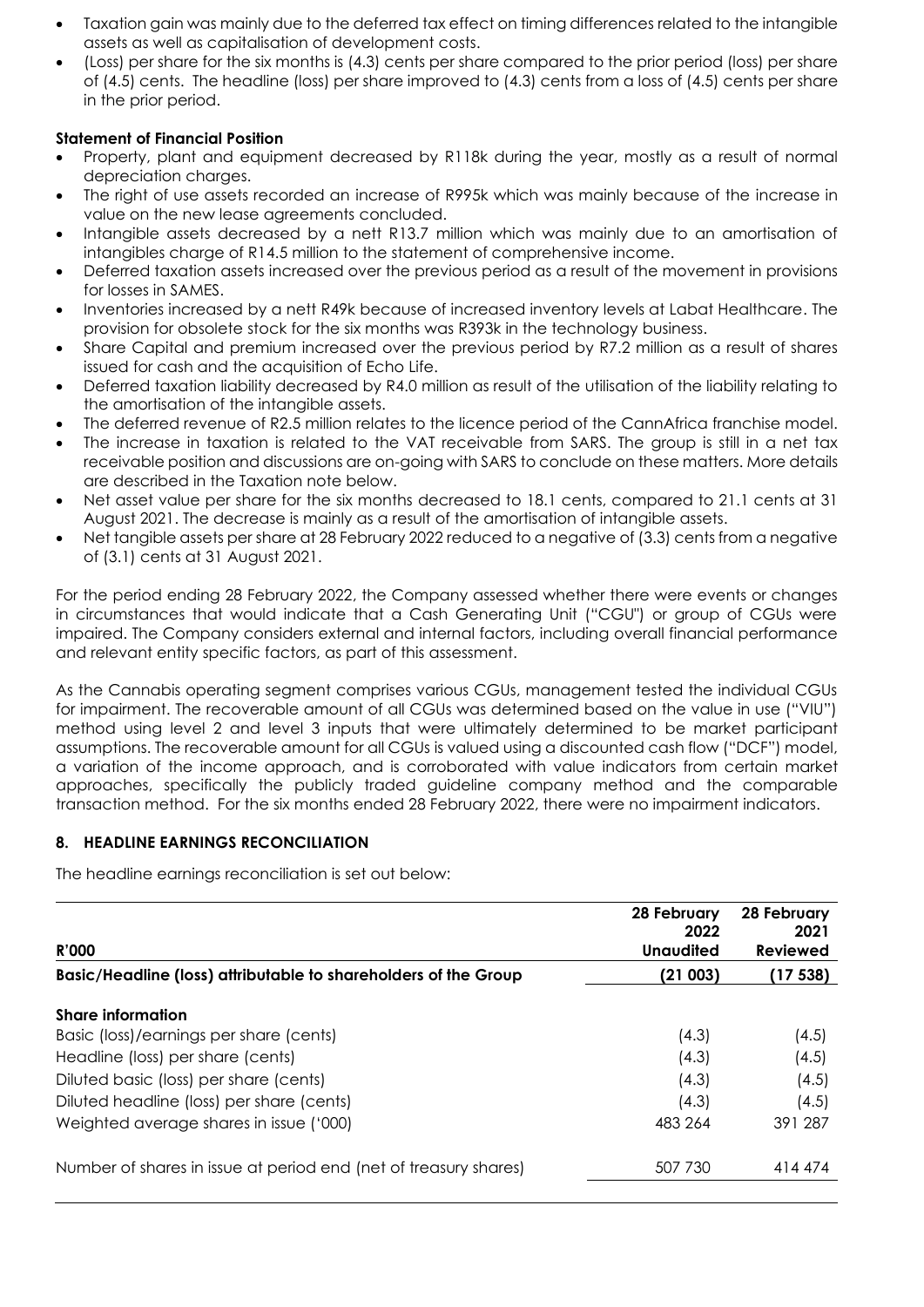There are a total number of 900k shares that are Potential Ordinary Shares (POS) as a consequence of a share put liability resulting from the purchase of Ace Genetics.

# **9. GOODWILL**

| <b>Figures in Rands</b>                 |                          | 28-Feb-22 31-Aug-21      | 28-Feb-21 |
|-----------------------------------------|--------------------------|--------------------------|-----------|
| Balance at the beginning of the period  | $\equiv$                 | 7.592                    |           |
| Additions through business combinations | 968                      | $\overline{\phantom{a}}$ | 7592      |
| Reclassification to intangible assets   | $\overline{\phantom{a}}$ | 7 592)                   |           |
| Total goodwill at the end of the period | l 968                    | $\blacksquare$           | 7 592     |

### **Goodwill Impairment**

### **Impairment testing**

For the purpose of annual impairment testing, goodwill is allocated to the operating segments expected to benefit from the synergies of the business combinations in which the goodwill arises as set out below, and is compared to its recoverable value:

### **Goodwill allocated to operating segments**

|                                                          | 28 February<br>2022<br><b>Reviewed</b><br><b>R'000</b> | 31 August<br>2021<br><b>Audited</b><br><b>R'000</b> | 29 February<br>2021<br>unaudited<br><b>Reviewed</b><br><b>R'000</b> |
|----------------------------------------------------------|--------------------------------------------------------|-----------------------------------------------------|---------------------------------------------------------------------|
| Ace Genetics CGU                                         |                                                        |                                                     | 133                                                                 |
| <b>Biodata CGU</b>                                       |                                                        |                                                     | 7459                                                                |
| Force Fuel CGU                                           |                                                        |                                                     |                                                                     |
| Echo Life                                                | 1 968                                                  |                                                     |                                                                     |
| <b>Total Goodwill allocated to operating</b><br>segments | 1968                                                   |                                                     | 7 592                                                               |

The recoverable amount of each segment was determined based on value-in-use calculations, covering a detailed three-year forecast, followed by an extrapolation of expected cash flows for the remaining useful lives using a declining growth rate determined by management. The present value of the expected cash flows of each segment is determined by applying a suitable discount rate reflecting current market assessments of the time value of money and risks specific to the segment. There were no impairment indicators identified and therefore there was no need for an impairment loss provision.

# **10. PROPERTY, PLANT AND EQUIPMENT:**

There were additions amounting to R 457k (2021: R 22 k) during the period under review.

# **11. RIGHT OF USE ASSETS:**

The right of use assets of R 6.9 million (2021: R 7.9 million) are mainly for the IFRS 16 recognition of office leases and motor vehicles. Assets acquired during the year via leases were R nil (2021: R 3.0 million).

### **12. BUSINESS COMBINATIONS**

During the period under review, the Company acquired Echo Life (Pty) Ltd. The company was acquired for R2.5 million, settled through a cash payment of R500 000 and the issue of 2 million shares at R1.00 per share, with effect from 17 November 2021

The acquisition of Echo Life greatly complements the Healthcare retail business through its unique range of product offering. The products will be marketed and sold through the CannAfrica retail stores as well as the Labat online retail platform.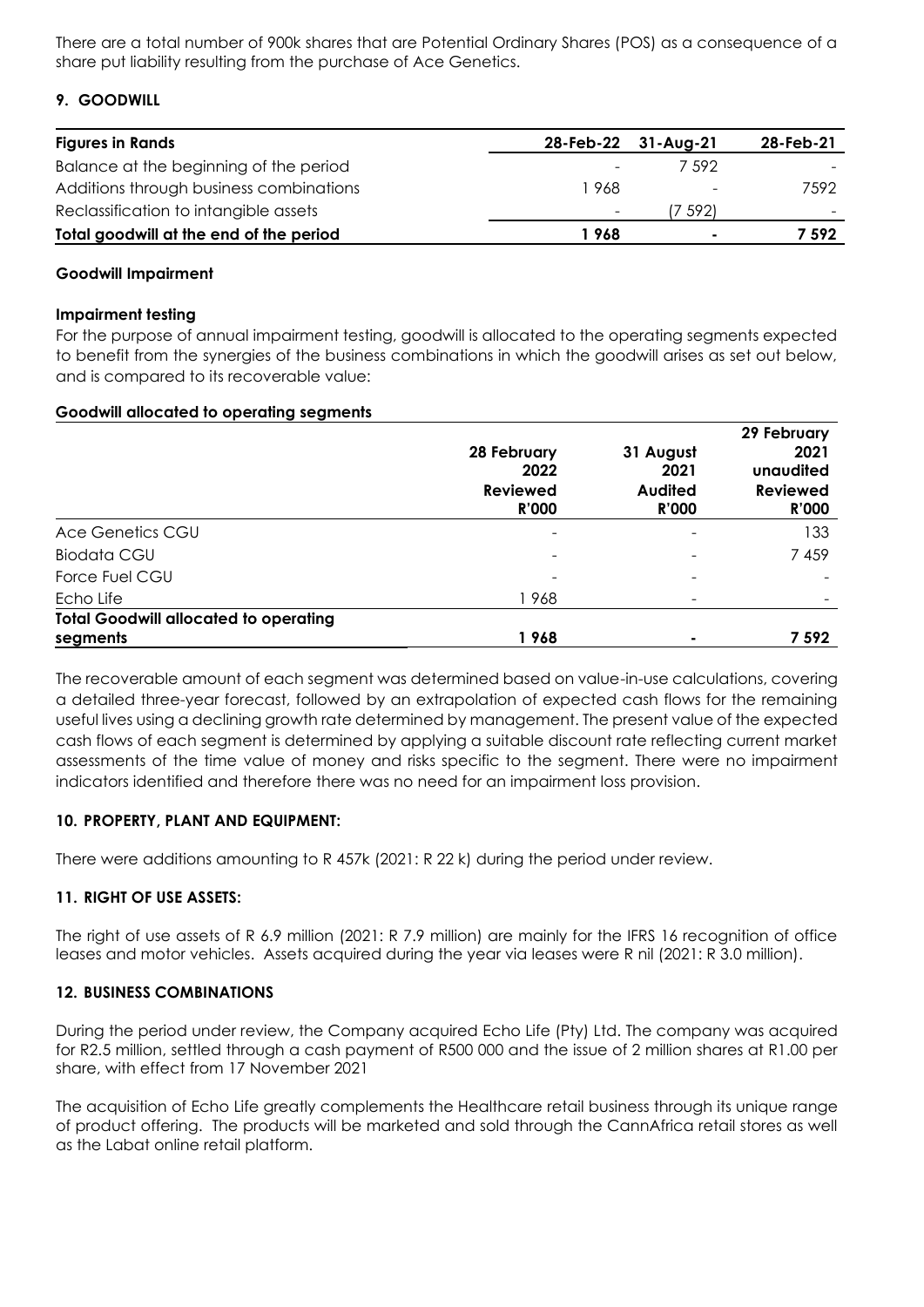The investment in Echo Life was accounted for at fair value of the consideration payable. The business combination is disclosed below:

| Figures in R'000                            | <b>Echo Life</b><br>(Pty) Ltd |
|---------------------------------------------|-------------------------------|
| Inventory                                   | 449                           |
| Other financial assets                      | 21                            |
| Trade and other receivables                 | 175                           |
| Cash and cash equivalents                   | 82                            |
| Other financial liabilities                 | (173)                         |
| Trade and other payables                    | (22)                          |
| Total identifiable net assets/(liabilities) | 532                           |
| Non-controlling interest                    |                               |
| Goodwill                                    | 1968                          |
| <b>Purchase consideration</b>               | 2 500                         |

### **Settled as follows:**

| - Cash consideration | (500)  |
|----------------------|--------|
| - Share issue        | (2000) |

The contribution to the trading results of the Group of businesses acquired has been accounted for from the effective date of the acquisitions. In determining the purchase consideration payable, the profit history of the relevant business and its growth prospects within the Group, are considered.

The fair value of shares issued as part of the purchase price was determined based on the third party acceptance of the value of the Labat Africa shares at the effective date. The accounting of these subsidiaries and businesses is based on best estimates and provisional fair values. Goodwill relates primarily to future profits of these businesses and the anticipated synergies that the businesses bring to the Group. There were no disposals during the period under review.

The accounting of these business combinations is based on best estimates and provisional fair values.

The Group has not yet completed its assessment of the fair value of all identifiable assets, liabilities, and/or contingent liabilities. The fair values will be accurately determined within 12 months from the date of acquisition.

# **13. INTANGIBLE ASSETS**

|       |        | 2022                          |                        |         | 2021                   |                 |
|-------|--------|-------------------------------|------------------------|---------|------------------------|-----------------|
|       | Cost   | Accumulated                   | Carrying               | Cost    | Accumulated            | Carrying        |
|       | R '000 | amortisation<br><b>R</b> '000 | value<br><b>R</b> '000 | R '000  | amortisation<br>R '000 | value<br>R '000 |
| Total | 167405 | (64774)                       | 102 631                | 166 616 | (50 268)               | 116 348         |

Additions to internally developed intangible assets include capitalised costs of R0.8 million (2021: R1.5 million). No impairment loss was recognised in the current year.

The intangible assets include:

- Contractual and non-contractual client relationships;
- Intellectual Property ("IP");
- Integrated circuits
- Site Master Plan;
- Brands;
- E-commerce system; and
- Product and strain development.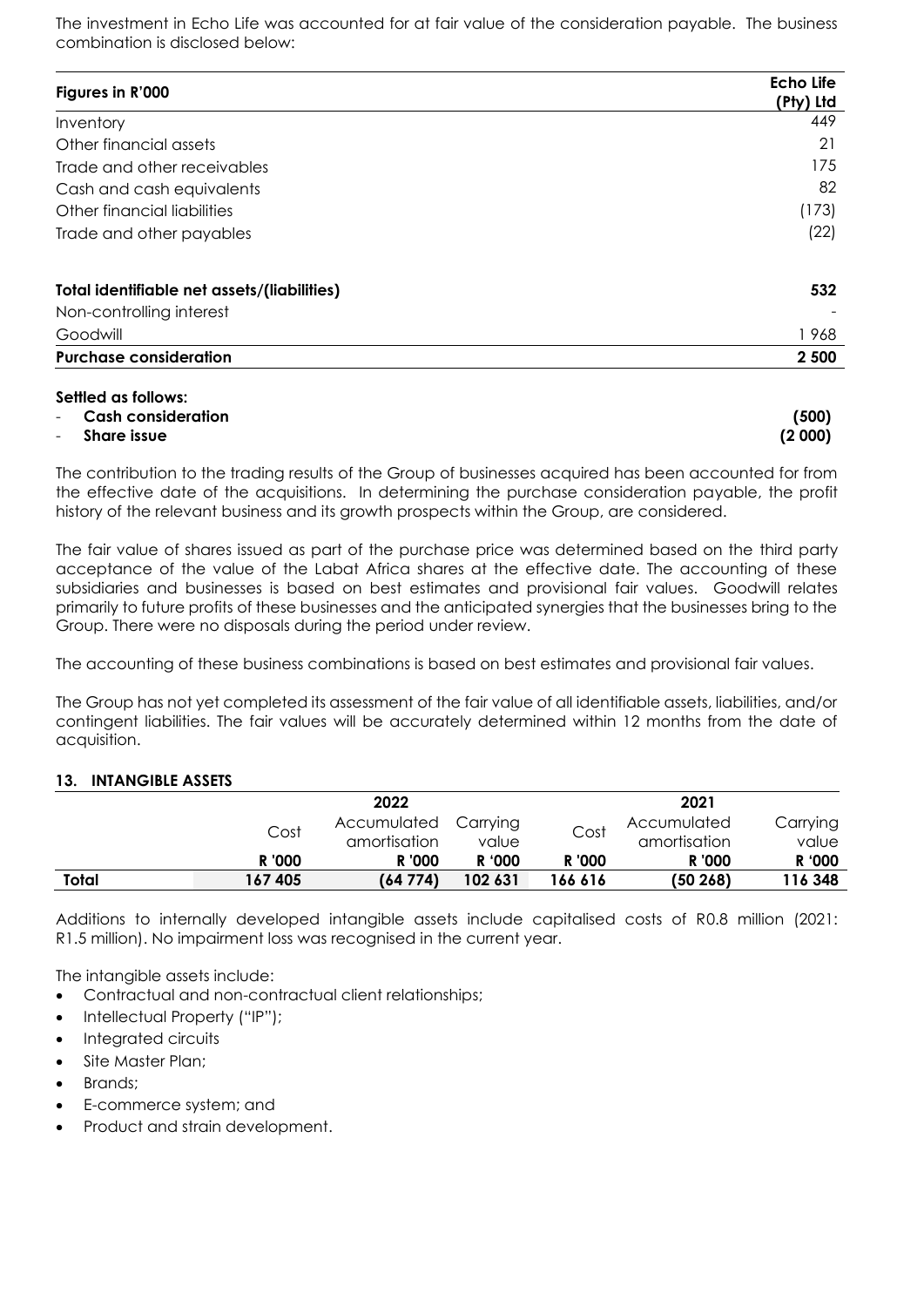### **Amortisation of intangibles assets**

Intangible assets have been amortized at the rates stipulated in the accounting policy. The current period amortisation was R14.5 million (Feb21: R12.9 million).

### **Pledged as security**

No intangible assets were pledged as security.

### **Contractual commitments**

The Group has no contractual commitments for the acquisition of intangible assets.

### **14. VALUATION OF INTANGIBLE ASSETS**

Intangible assets are the creative assets of any new business. They include assets such as:

The brand, network and relationships, customer contacts, IP including trade secrets, Research and Development (R&D), trademarks, copyright, patents, and "Goodwill".

Intangible assets account for over 80% of the value of companies in S&P 500. A typical example is Coca-Cola where most of the value lies in the brand and other intangible assets. This value is not replicated in their balance sheet. Intangible assets are the primary drivers of profitability and growth and are the most critical assets that such companies invest in. Some intangible assets are acquired but most are created internally by own investment.

Start-up businesses, particularly in new industries such as in the Cannabis/Hemp industries have to invest heavily in these assets in order to get the business off the ground. They cannot create such value overnight. A classic example is Tesla which was a start-up in a completely new industry. It took them 18 years to reach profitability. Labat are following the same path but do not expect to take that long to break-even and the Company is projecting to generate profits during the course of the next year.

*Despite the substantial value being created/acquired current accounting and reporting standards (IFRS) ignore the value of these essential assets and therefore severely underestimate the intrinsic value of these assets. These valuable assets have to be amortised at the very time when they are increasing substantially in value rather than decreasing in value.* 

### **15. TAXATION**

|                            | 28<br>February<br>2022<br><b>Unaudited</b><br><b>R'000</b> | 31 August<br>2021<br><b>Audited</b><br><b>R'000</b> |
|----------------------------|------------------------------------------------------------|-----------------------------------------------------|
| Current tax assets         | 52 897                                                     | 52 624                                              |
| <b>Current liabilities</b> | (35121)                                                    | (32837)                                             |
| Net tax asset/(liability)  | 17776                                                      | 19787                                               |

Taxation consists of significant individual tax related assets and liabilities receivable and payable by the group in terms of the Income Tax and VAT Act. Due to the significance of these balances, they have been disclosed separately within the consolidated financial statements. The nature of these accounts relates mostly to disputes with SARS surrounding outstanding VAT receivables and VAT payable by/to the group and the payment of employee related income tax.

There are many transactions and calculations for which the ultimate tax determination is uncertain during the ordinary course of business. Where the final tax outcome of these matters is different from the amounts that were initially recorded, such differences will impact the income tax and deferred tax provisions in the period in which such determination is made.

The group is still in a net tax receivable position and discussions are ongoing with SARS to conclude on these matters. Judgement was used by management, based on information provided by legal counsel, when determining the amounts that would be recoverable from SARS regarding the VAT recoverable.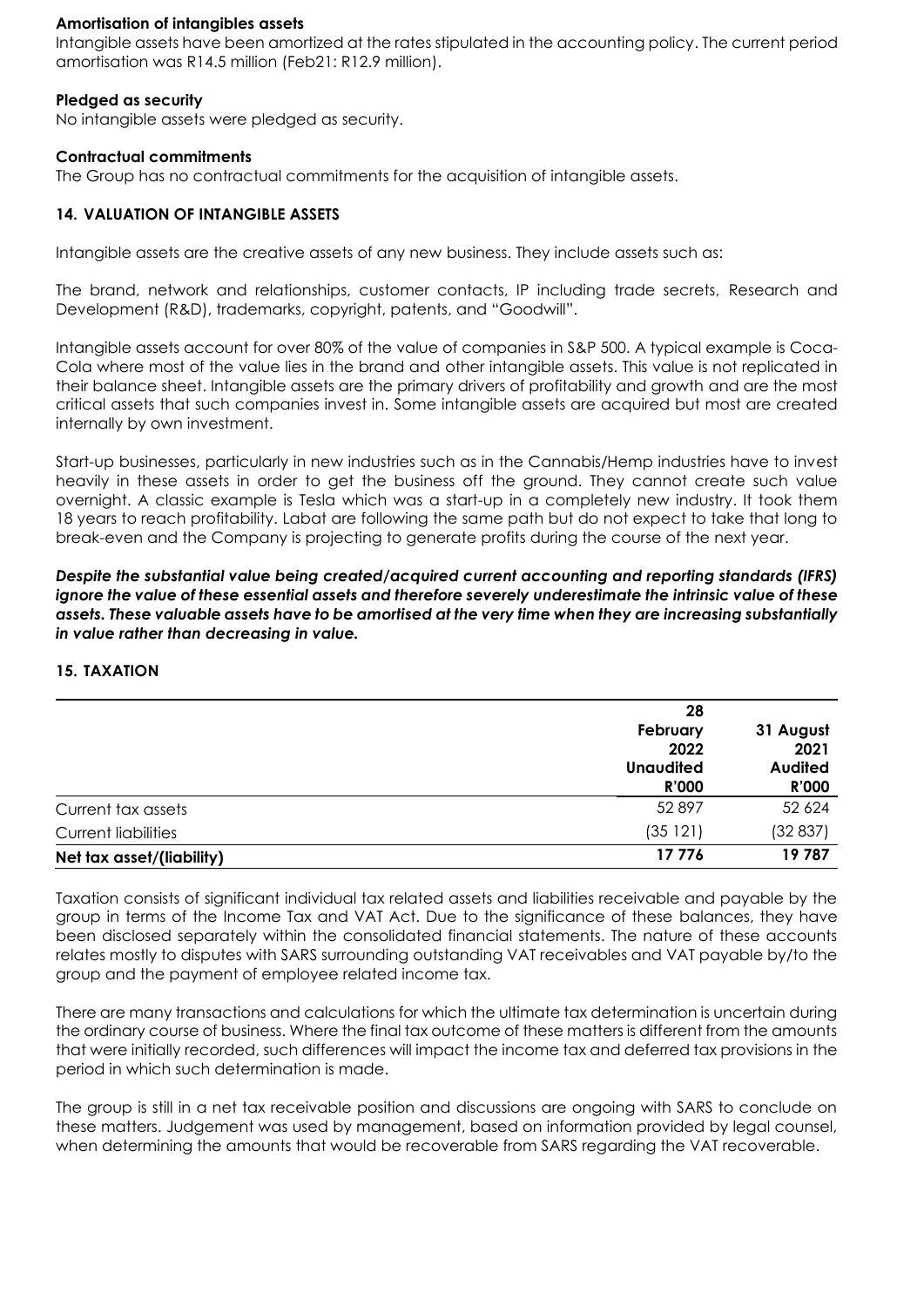# **16. INVENTORIES**

|                            | 28 February      | 31 August      | 28 February     |
|----------------------------|------------------|----------------|-----------------|
|                            | 2022             | 2021           | 2021            |
|                            | <b>Unaudited</b> | <b>Audited</b> | <b>Reviewed</b> |
|                            | <b>R'000</b>     | <b>R'000</b>   | <b>R'000</b>    |
| Work in Progress           | 686              | 1 005          | 858             |
| <b>Finished Goods</b>      | 4090             | 3722           | 2801            |
|                            | 4776             | 4 7 2 7        | 3659            |
| Allowance for obsolescence | (393)            | (393)          | (195)           |
|                            | 4 3 8 3          | 4 3 3 4        | 3464            |

No inventory has been pledged as security against financial liabilities.

### **17. REVENUE**

|                                                    | 6 months            | 12 months         | 6 months            |
|----------------------------------------------------|---------------------|-------------------|---------------------|
|                                                    | ended               | ended             | ended               |
|                                                    | 28 February<br>2022 | 31 August<br>2021 | 28 February<br>2021 |
|                                                    | <b>Unaudited</b>    | <b>Audited</b>    | <b>Reviewed</b>     |
|                                                    | <b>R'000</b>        | <b>R'000</b>      | <b>R'000</b>        |
| Revenue from contracts with customers              |                     |                   |                     |
| Sale of goods                                      | 4 4 8 9             | 14 483            | 12 5 9 6            |
| Rendering of services                              | 15 686              | 14786             | 8807                |
|                                                    | 20 175              | 29 270            | 21 403              |
| Disaggregation of revenue from contracts with      |                     |                   |                     |
| customers                                          |                     |                   |                     |
| The company disaggregates revenue from customers   |                     |                   |                     |
| as follows:                                        |                     |                   |                     |
| Sale of goods                                      |                     |                   |                     |
| Information technology sales                       | 3712                | 7 632             | 4 3 5 7             |
| Medical cannabis sales                             | 777                 | 6852              | 8 2 3 9             |
|                                                    | 4489                | 14 4 84           | 12 596              |
| <b>Rendering of services</b>                       |                     |                   |                     |
| <b>Bulk logistics</b>                              | 15 686              | 14786             | 8807                |
| <b>Total revenue from contracts with customers</b> | 20 175              | 29 270            | 21 403              |

### **18. IMPACT OF COVID-19**

The Board supports the actions taken by the South African Government with regards to the COVID-19 pandemic. Our objective during this time is to support our customers whilst safeguarding our employees.

The COVID-19 pandemic and subsequent lockdown had a severe impact on Labat Africa's business, especially the fuel business that went into business rescue during the lockdown period. This has affected our employees, customers, and suppliers. The Board considered the current cash position and facilities available to the Group. Various options considering the impact of COVID-19 were discussed and assessed in terms of the Group's financial obligations.

The Group has proactively engaged with its financiers and suppliers and constructive proposals to mitigate the impact of the nationwide lockdown are being considered. With those measures implemented, Labat Africa will be able to service its obligations in the foreseeable future under the current regulations of the nationwide lockdown.

The Group is taking appropriate steps to assist with limiting the spread of the virus. The Company has implemented stringent measures to combat the spread of COVID-19 at all operations in terms of the required guidelines to ensure the well-being of all our esteemed employees.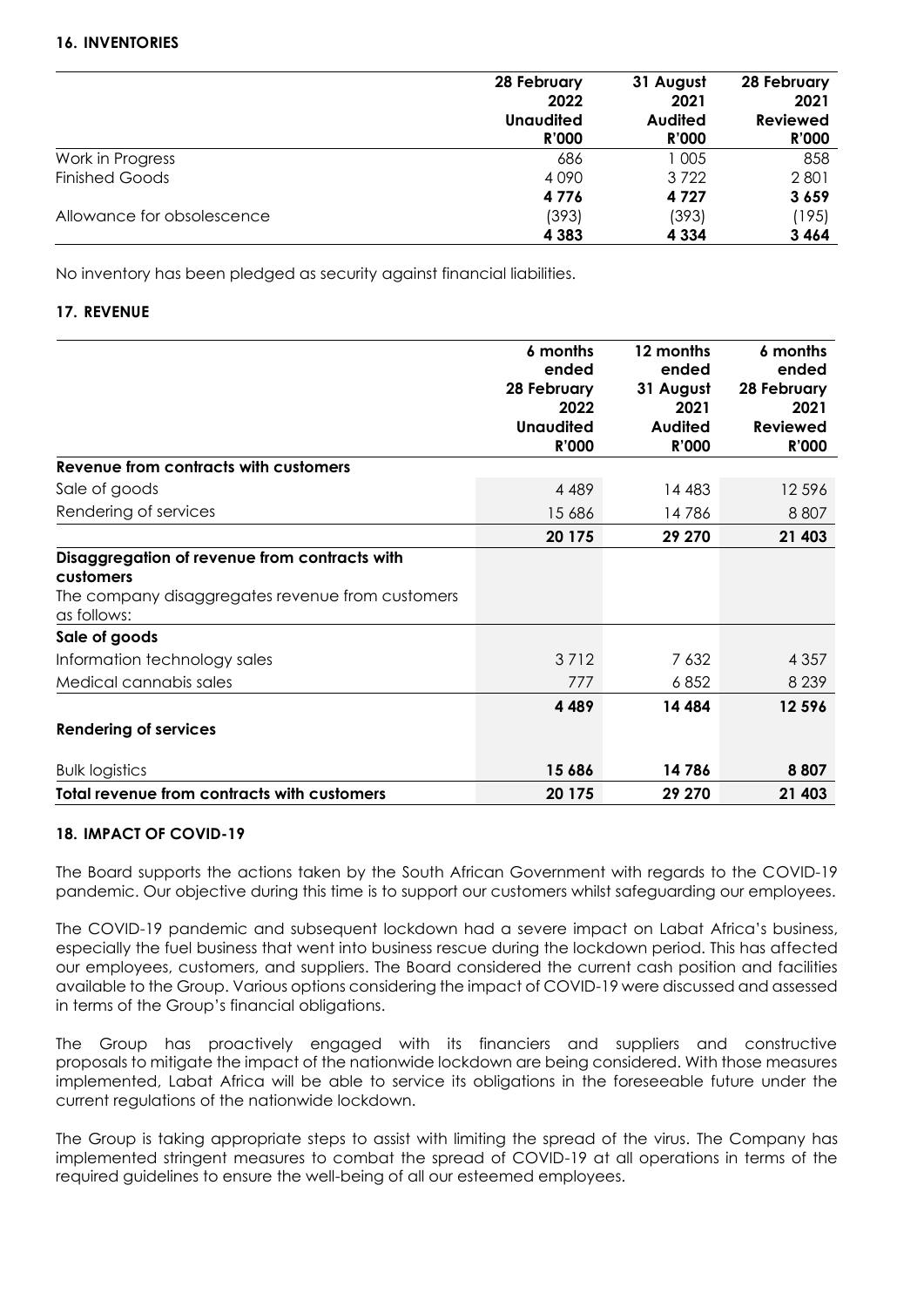#### **19. LABAT HEALTHCARE RETAIL**

Following the successful acquisition of SAHPRA certified Medicinal Cannabis cultivation facility, Sweetwaters Aquaponics, in March 2022, there was a need to ensure that knowledgeable and competent management were appointed immediately after Labat took over operational control on 1 March 2022.

### **Biodata**

The Biodata research project is gaining traction and Labat has created an **online portal for patients to register** and have also made available the first dosage free of charge to entice participants to join the project. Different dosage options have been created and delivery methods to make it more cost effective for participants to join the Pharma Ethics Observational Study. To date 1 300 single gram dosages have manufactured, of which 500 have been distributed to participants. The uptake on the website has still been slow, and the Company's research shows that participants are more comfortable with going to physical sites to access the medicine. Labat believe that the CannAfrica KIOSKS opening up, will be the ideal locations for physical-sign-up-points for the study. The Company's CannAfrica KIOSKS will also serve as BIODATA Dispensaries of the medicine directly to the participants for their pain management. The Company is engaging with a number of Vape Stores to become BIODATA Dispensaries for the Study and in so doing also expand Labat's physical footprint and visibility. The latter entities (i.e. Vape Stores) are subject to inclusion criteria that has been developed, in line with SAHPRAs Pharma Ethics requirements. Management has reviewed the objectives laid out in the March 2022 Strategy Document and enhanced the strategy to achieve the objective of reaching profitable revenue per month across the brands.

### **Brands, Operations and Corporate Services**

With the initial approach, the Company built a distinguished premium brand, a scaled cultivation facility and developed the unique regulated-industry expertise. The focused operations, at scale, will create the exceptional products that drive Labat's brands. Leading corporate services support the revenue drivers of the business.

# **Echo Life and CannAfrica brands**

The main objective that underpins the new strategy is the aggressive rollout of corporate owned stores, some of which, will remain corporate-owned, and others, once profitable, to be migrated to franchisees, who are fully paid up in respect of franchise rights. The corporate-owned stores will take a different approach to the Melrose Arch, Hartbeespoort Dam and Cape Town stores which are larger stores with significantly higher operating costs. The Kiosk Model is being implemented in malls and larger shopping Centres and the Company is at an advanced stage of concluding a deal with the Mowana Property Group (Mowana) to open up CannAfrica Kiosks in five of their prime properties namely: Cresta Shopping Centre (Gauteng), Westgate Mall (Gauteng), Menlyn Shopping Centre (Pretoria East), Castle Walk Mall (Pretoria) and the Pavilion (Westville). The two Kiosks should be opened by the end of May with the additional three Kiosks opening by 1 July 2022. Labat has identified that, as an industry issue, there are no fully dedicated CBD stores operating in South Africa, therefore a considerable amount of time and effort has been put into further extending its product offering. The product lines which the Company will be expanding into are minor/rare cannabinoids, vapes, grow kit accessories and other paraphernalia. Th Company is also making the CannAfrica Kiosks and Retail Stores "Dispensaries" for the Biodata Research Project, for the legal dispensing of Cannabis flower, other medicines and THC products.

### **African Cannabis Enterprises - Ace Genetics**

Following the acquisition of Sweetwaters the strategy is to set up the Ace Genetics nursery at Sweetwater Aquaponics ("SWA"), under licence, which would allow for the commercialisation of the seed business of Ace Genetics. The process is currently on track and a space at SWA has been identified to set up a breeding room for certain Genetics strains. Labat is currently in the planning phase of identifying exactly which genetic strains it should commercialise first. The planned date of transfer of all seeds and mother plants to SWA is June 2022 with seed production expected to commence on the 1 August 2022 and the Company will be going to market with its own online Commercial Seedbank immediately thereafter.

### **Rolling Papers**

Labat is currently finalising agreements with a rolling paper specialist company that focuses on Cannabis rolling paraphernalia. The business was running informally. However there has been great traction on the brand and products with sales last year averaging 200 units per day. The business has now been improved structurally and has a focussed strategy of expanding into parts of Africa and the USA. The main challenge facing the targeted expansion Is the lack of working capital which approximates R500k for the first three months mainly for stock purchases to fulfil orders.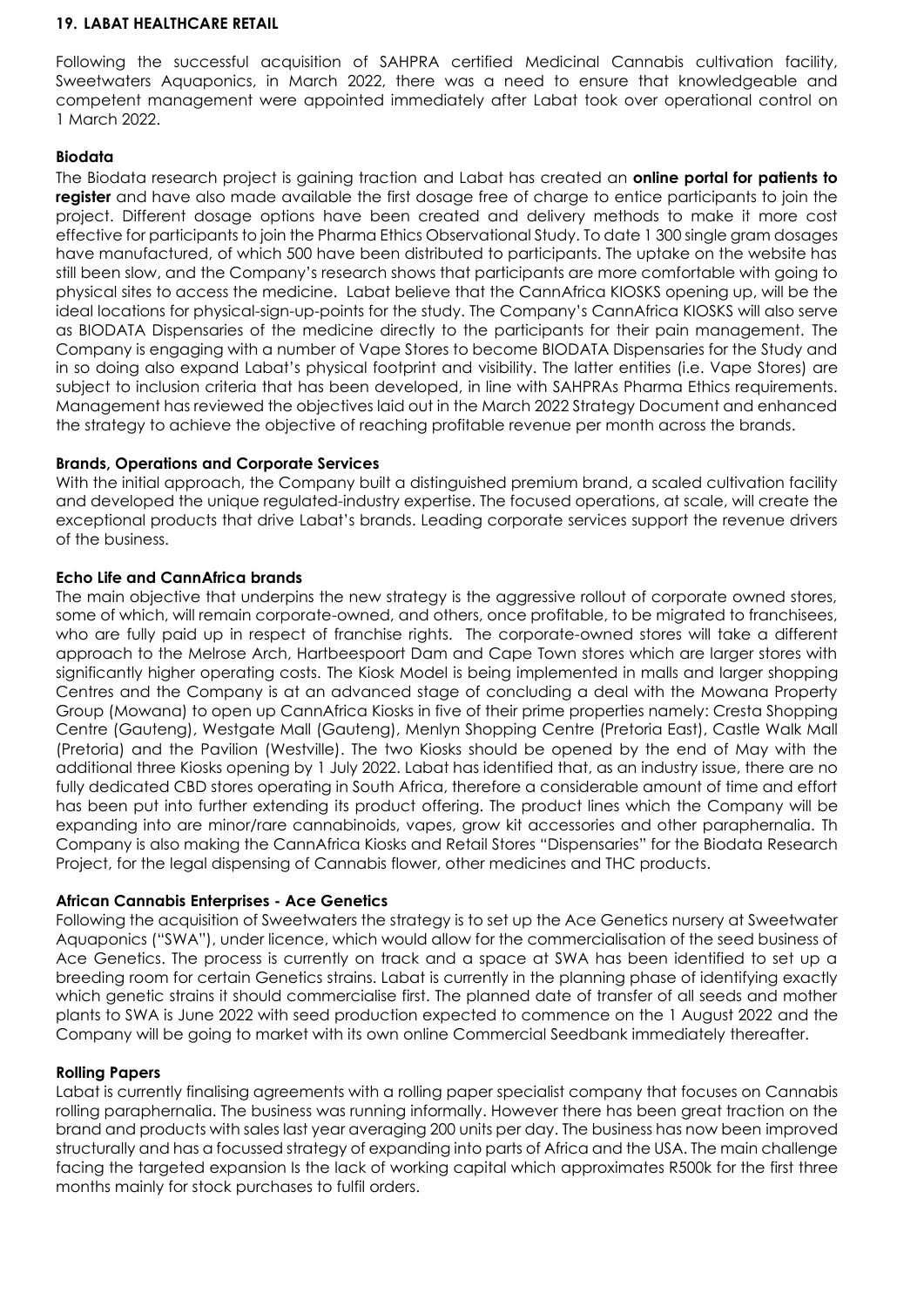Labat has engaged the business partner around a possible share transaction as well as a bridging working capital facility over the first three months. The process is currently in the due diligence phase. For its year end March 2022, the company earned revenues of R1.8 million. These products are complementary products for the CannAfrica Stores.

### **CBD Infused drinks**

As per the Company's Retail strategy, Labat is well on its way with expanding its national footprint (visibility & footfall) of retail outlets, as well as its range of branded product offerings across the various categories and product segments. A retail beverage offering is indispensable.

The beverage business is a start-up Beverages company. They were introduced to Labat Africa in 2020 in the context of an Enterprise Development initiative. Since 2020, the company has developed three recipes in collaboration with the CSIR, and have finalised their packaging and branding architecture, and have delivered a premium product, as sample drinks. The product is superior, and of a quality that the Company will want to be associated with. The company will now do their first production run, in order to show capability and test the market. A draft Term Sheet in place, to be concluded in the next phase of the Company's deliberations. It is envisaged to be a share-based deal, for 30% equity, and access to evolving Retail distribution channels.

### **South African Micro Electronic-Systems Proprietary Limited ("SAMES") - Labat Technology**

SAMES will remain a technology hub and will also hold the healthcare divisions intellectual property, formulations, Know How, Seed banks, extraction technology, strain development and other technologies needed in complying with Good Manufacturing Practice ("GMP") standards, including European Union GMP, where applicable. Although SAMES commenced the year with growing revenues, the SAMES revenue has decreased mainly as a result of a worldwide shortage of semi-conductor chips.

### **Logistics business**

Similarly, the logistics business will form an integral part of the Healthcare operations with both transportation and warehousing of raw material as well as final products. These are explicit requirements in respect of the GMP accreditation. Furthermore, the final product of the pharma business is expected to sell for between R800 and R1 000 for a 20ml bottle, which will need to be securely transported. The Company's marketing efforts are showing acceptable results and the Group is well positioned for growth based on work completed over the past three years. The Company continues to provide logistic services to large corporates, when and as required.

### **Prospects**

The Board is of the view that the Group is well positioned to explore greater opportunities and use current resources to broadly diversify the Group's Healthcare strategy. In addition, the acquisition of Sweetwaters Aquaponics, acquired with effect from 1 March 2022, has led to a quantum shift in the business, enabling the export of product to overseas customers, with the initial customer in Australia ordering a second batch of flowers, following the successful testing of the THC content (26.7%) by SAHPRA.

# **20. GOING CONCERN**

The Board has performed an assessment of the Group's operations relative to available cash resources and is confident that the Group is able to continue operating for the next 12 months. The Board remains reasonably confident that it will manage the uncertainties that exist as detailed below. The unaudited financial statements presented have therefore been prepared on a going concern basis.

The directors are currently on a targeted road show to raise additional funds, mainly to fund its expansion program in the field of manufacture of medical Cannabis and industrial hemp. This has met with some success locally, albeit slowly. Shareholders have been informed that the company is in discussions with potential investors to place shares for cash.

During the period under review, the Company also listed on the Frankfurt Stock Exchange.

The Board is of the opinion that, having regard to the current status and the future strategy and prospects of the Group, the Group has sufficient resources to continue as a going concern. The Group is projecting positive cash flows for the period ahead from its existing and new businesses.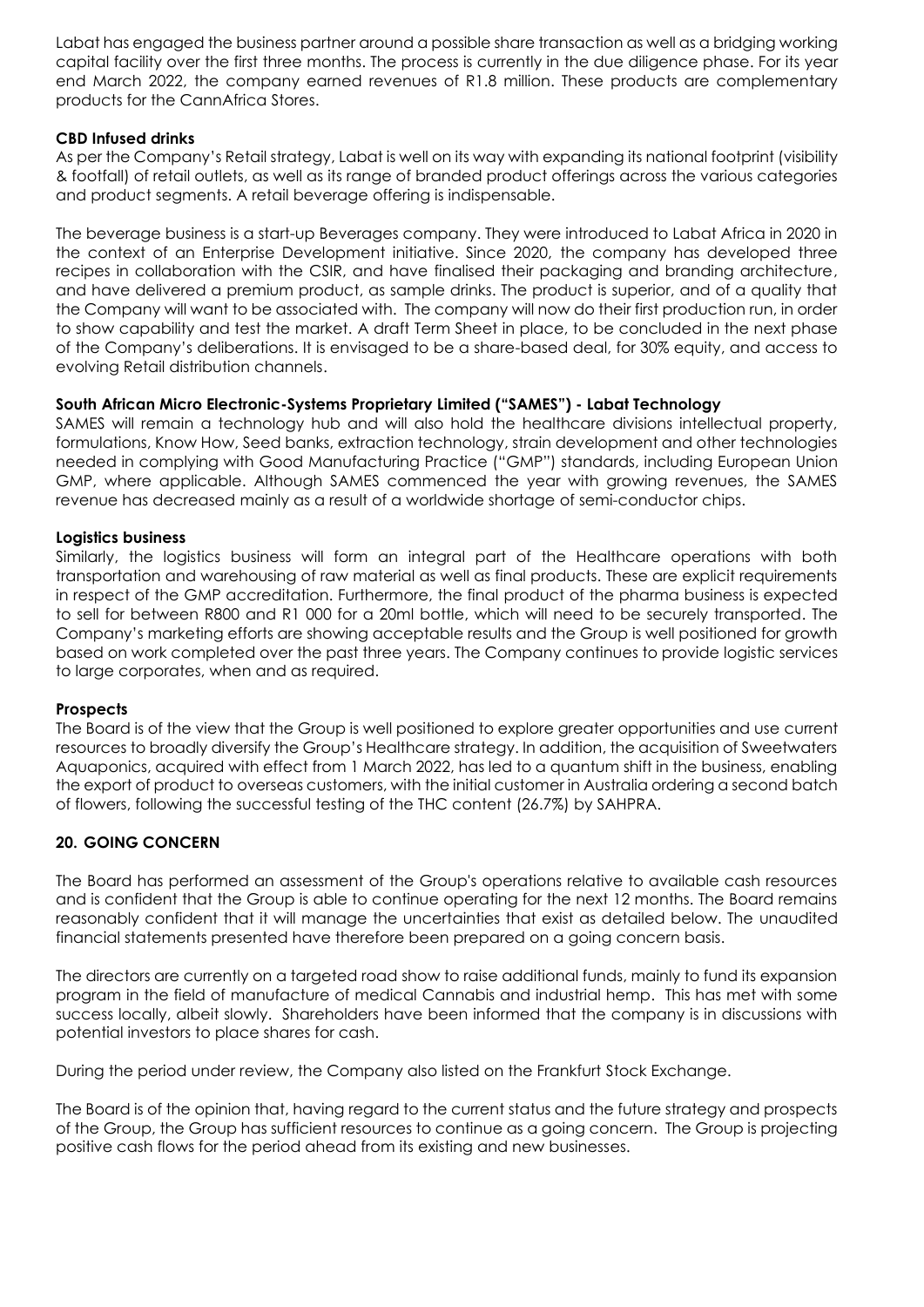# **21. CAPITAL RAISE:**

Labat has embarked on an aggressive capital raise strategy to accelerate and expand its Cannabis offering both locally and abroad. The capital will be utilised to make targeted acquisitions and to grow these businesses to scale. Acquisitions will be paid for using a combination of listed shares and cash. Labat has successfully completed the dual listing of its shares on the Frankfurt Stock Exchange. This will attract foreign capital for the business and provide an exit mechanism for investors.

### **FRANKFURT STOCK EXCHANGE LISTING: LABAT RC-04 -18m Euros R300 million**

### **<https://www.boerse-frankfurt.de/equity/labat-africa-ltd-rc-04>**

Shareholders are referred to the announcement released on SENS dated 6 December 2021JSE listed Cannabis group, Labat Africa Limited (Labat), The company announced that its application to list Labat shares (Equity) on the Frankfurt Stock Exchange via a dual listing (FSE) had been approved by the Deutsche Börse in an official announcement on Friday, 3 December 2021.The shares were admitted to trading when the market opened on Monday, 6 December 2021, without restriction. An Information Memorandum ("**IM**") has been issued by Labat Africa Limited (the "**Company**") to facilitate a private placement of Labat Ordinary Shares to secure new capital of €18 million.

# **GRV GLOBAL LLC (LDA CAPITAL) -R300m FACILITY**

### **<https://www.ldacap.com/>**

Shareholders are referred to the announcement released on SENS dated 2 December 2021. The Company announced that it has signed a put option agreement ('Agreement') with GR Global Ventures LLC ('GRGV'), (LDA Capital) a United States of America ('USA') based investment group, to provide the Group with up to R300 million in committed equity capital in cash over the next 36 months. The capital comes at an opportune time for Labat Africa in line with its strategy on developing its Cannabis focused health care business. In view of the above, the company is exercising its right to place between 14 million and 28 million shares to GRV GLOBAL LLC (LDA CAPITAL). The proceeds will be utilised to expand the newly acquired Sweetwaters operation in the Eastern Cape. The business has delivered its second shipment of high quality Pharmaceutical grade Cannabis to the Australian market.

### **JOHANNESBURG STOCK EXCHANGE: LAB**

Funding initiatives are underway to raise R100 million on the local Stock Exchange. market and a further R500 Million on the international markets. Initial international investors in the African Cannabis/Hemp industries are looking for an orderly exit as they have come to realise that operating in Africa is more complex and challenging than initially envisaged. Other international investors are looking for the right vehicle through which they can invest in the African Cannabis industry. The placement proceeds will not only accelerate Labat Healthcare projects in all aspects but will also create the much needed liquidity of the Labat share in the international Cannabis market.

# **22. ACQUISITIONS AND DISPOSALS**

The following acquisitions were made during the period:

• Echo Life (Pty Ltd for R2.5 million, settled through a cash payment of R500 000 and the issue of 2 million shares at R1.00 per share, with effect from 17 November 2021.

These transactions are in line with the company's expansion into the healthcare and Cannabis sectors and have been fully explained in the various SENS announcements. There were no other acquisitions or disposals during the period under review but shareholders are referred to subsequent events below.

# **23. SHARE CAPITAL**

The company issued a total of 2 000 000 shares for its business acquisition during the period under review:

• 2 000 000 shares for the acquisition of 100% of Echo Life (Pty) Ltd. The acquisition is accounted for at a fair value of R1.00 per share in accordance with IFRS 3.

During the period under review, the company also issued an additional 28 192 111 shares (Feb 21: 27 485 210 shares) under its general authority to issue shares, which authority was approved by shareholders at the company's last annual general meeting held on 16 May 2021.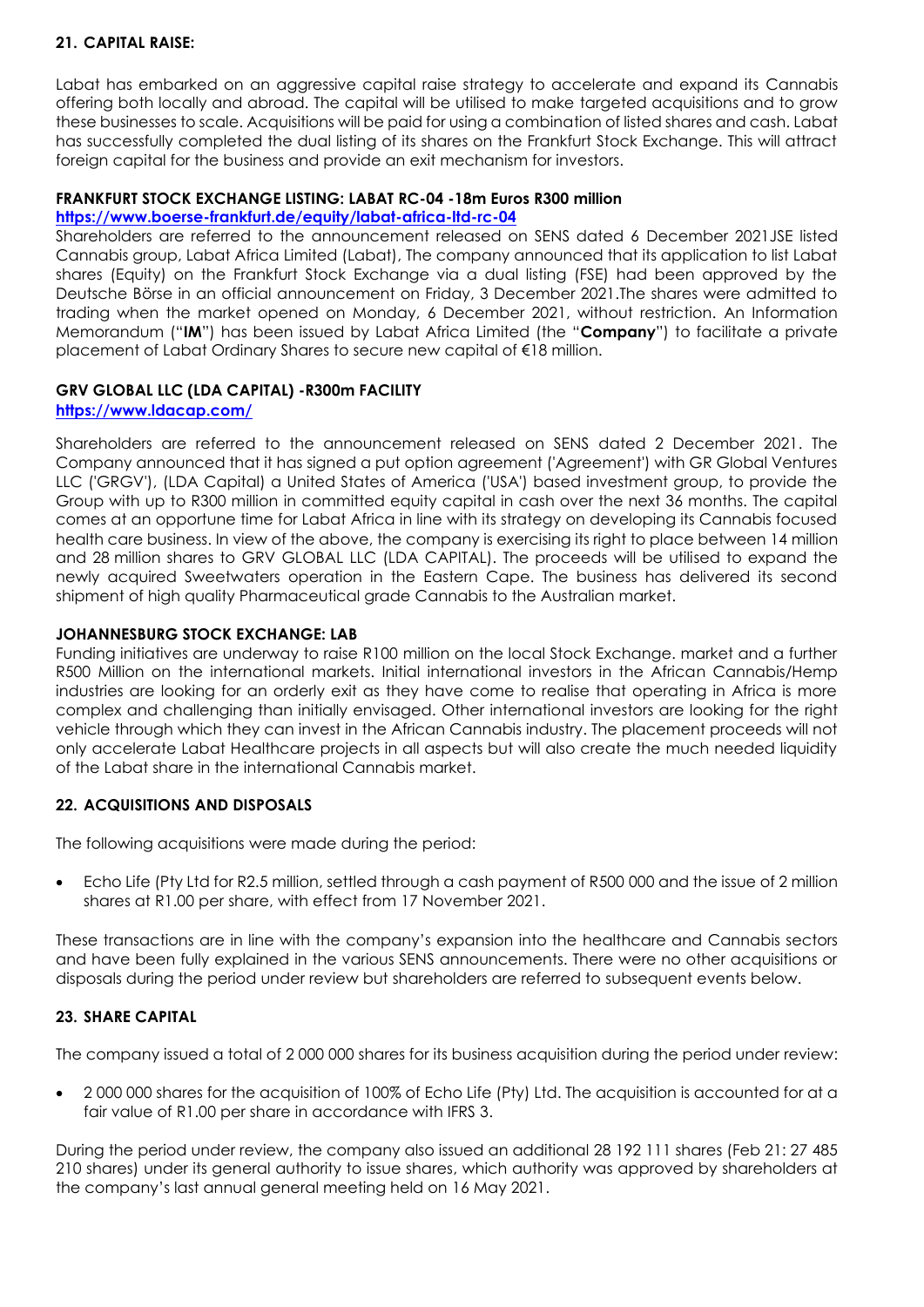There were no share repurchases effected during the year under review. However, as previously announced, the Company has an obligation to repurchase 900 000 shares at R1.00 per share in relation to the acquisition of Ace Genetics, in the event that the share price does not reach R1.00 on or before 02 December 2021.

The total number of shares in issue as at 28 February 2022 was 527 189 996 ordinary shares (Aug 21: 498 997 885 shares).

The company continues to place shares for cash under the authority to raise capital for its operations. No shares were repurchased during the period under review.

### **24. CHANGES TO THE BOARD**

There has been no change to the Board of Labat Africa during the period under review. Subsequent to the period end Stanton van Rooyen was appointed to the board.

### **25. CONTINGENT LIABILITIES**

Labat Africa has issued financial guarantees with various fuel suppliers for Force Fuel as follows:

|                                   | 28 February  | 31 August    | 29 February  |
|-----------------------------------|--------------|--------------|--------------|
|                                   | 2022         | 2021         | 2021         |
|                                   | <b>R'000</b> | <b>R'000</b> | <b>R'000</b> |
| Parent Company Guarantee exposure | 54 000       | 54 000       | 54 000       |
| Less: Liability recognised        | (9800)       | (9 800)      | (24800)      |

- The Company has provided a cross deed of suretyship in favour of various other beneficiaries which cover the unutilised facilities granted to various subsidiaries.
- The Company has provided limited suretyship in favour of various financial institutions which covers the unutilised facilities granted to a subsidiary Institution.

#### **26. RELATED PARTY TRANSACTIONS AND BALANCES**

The Group entered into transactions with related parties which were in the ordinary course of business at market related rates, and which were consistent with the previous year and are not considered to be material to an understanding of these results.

### **Relationships**

**Shareholders with significant influence** Link Private Equity Investments Proprietary Limited **Subsidiaries under business rescue** Stanton van Rooyen Herschel Maasdorp Dr Shiksha Gallow Chronos Logistics Services Proprietary Limited Force Fuel Proprietary Limited Force Fuel Properties Proprietary Limited **Directors and members of key management Brian van Room Brian van Rooyen** David O'Neill Gorden Walters Herschel Maasdorp

Mike Stringer (resigned 2 September 2021)

Stanton van Rooyen Dawood Asmal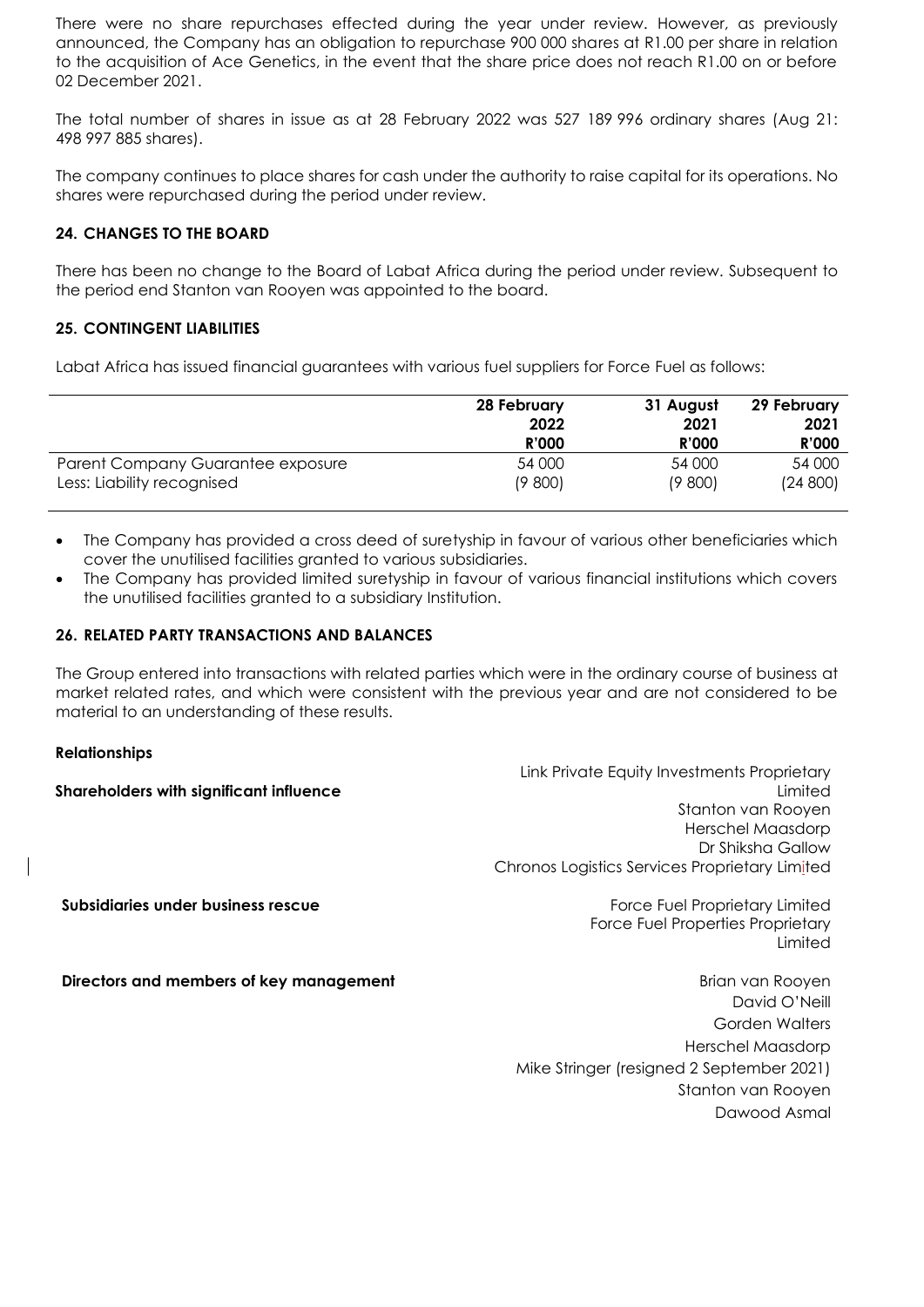| <b>Related party loan balances</b>                                                                                                                                                                                           | 28 February 2022<br><b>Reviewed</b><br><b>R'000</b> | 31 August 2021<br><b>Audited</b><br><b>R'000</b> |
|------------------------------------------------------------------------------------------------------------------------------------------------------------------------------------------------------------------------------|-----------------------------------------------------|--------------------------------------------------|
| David O'Neill – unsecured, market related interest<br>Brian Van Rooyen – unsecured, market related interest<br>Dawood Asmal – unsecured<br>Link Private Equity Investments (Pty) Ltd<br>- unsecured, market related interest | (1, 644)<br>(50)<br>(285)<br>(2006)                 | (2149)<br>(50)<br>(285)<br>(2006)                |
| Herschel Maasdorp<br>Dr Shiksha Gallow<br><b>Remuneration liabilities relating to directors</b>                                                                                                                              | 2741<br>(162)                                       | 2698<br>(162)                                    |
| - Brian van Rooyen<br>- David O'Neil<br>- Gorden Walters                                                                                                                                                                     | (3645)<br>(2945)<br>(773)                           | (8,605)<br>(7856)                                |
| <b>Related party transactions</b><br>Brian van Rooyen - Finance costs to loan advanced                                                                                                                                       |                                                     | (211)                                            |
| David O'Neill - Finance costs to loan advanced<br>Link Private Equity Investments (Pty) Ltd - Rent paid<br>Compensation to directors and other key management                                                                | (129)                                               | (230)<br>600                                     |
| Short-term employee benefits                                                                                                                                                                                                 | 3 2 9 5                                             | 9 1 4 0                                          |

# **27. CONTINGENT ASSETS AND LIABILITIES**

The Group has various claims and counter claims made by and against it which have arisen in the normal course of business as previously disclosed. These matters are being dealt with by the Company's attorneys. Changes to litigation have occurred since the previous corresponding period which included two judgements in favour of Labat Africa against GEM.

#### **28. DIVIDENDS**

No dividend has been declared for the period under review (February 2021: R nil).

### **29. LITIGATION**

The Group has various claims and counter claims made by and against Labat Africa which have arisen in the normal course of business as previously disclosed. These matters are being dealt with by the company's attorneys. Changes to litigation have occurred since the previous corresponding period which included two judgements in favour of Labat Africa against GEM.

#### **30. POST BALANCE SHEET EVENTS**

Labat is currently engaged in various discussions with viable Cannabis brands in order to expand the Labat Healthcare Retail portfolio with various complimentary and partner companies:

#### **Sweetwaters Aquaponics (SWA) Cultivation operations:**

The company also acquired with effective date 1 March 2022, an 80% interest in Lima Romeo Air Proprietary Limited, known as Sweetwater, which is a fully operational SAHPRA approved medicinal Cannabis cultivation facility in Kenton-on-Sea in the Eastern Cape of South Africa. The acquisition was made for a consideration of R10 million in cash. More details relating to Sweetwater is provided in the business' operations below.

Post-acquisition, a restructuring of Management was done. Labat invested R200k in the infrastructure development of SWA in preparation for the next growing season. The first harvest at SWA was in April with an expected output of 90kg. The actual volume harvested was estimated to be 120kg. The Company has received a deposit from Pharmacann, Labat's Australian off-take partner, for 20kg (R400k) to be exported by 20 May 2022. Pharmacann has made their intentions clear that if the product is of the correct quality, the order will be recurring at 20kg per month.